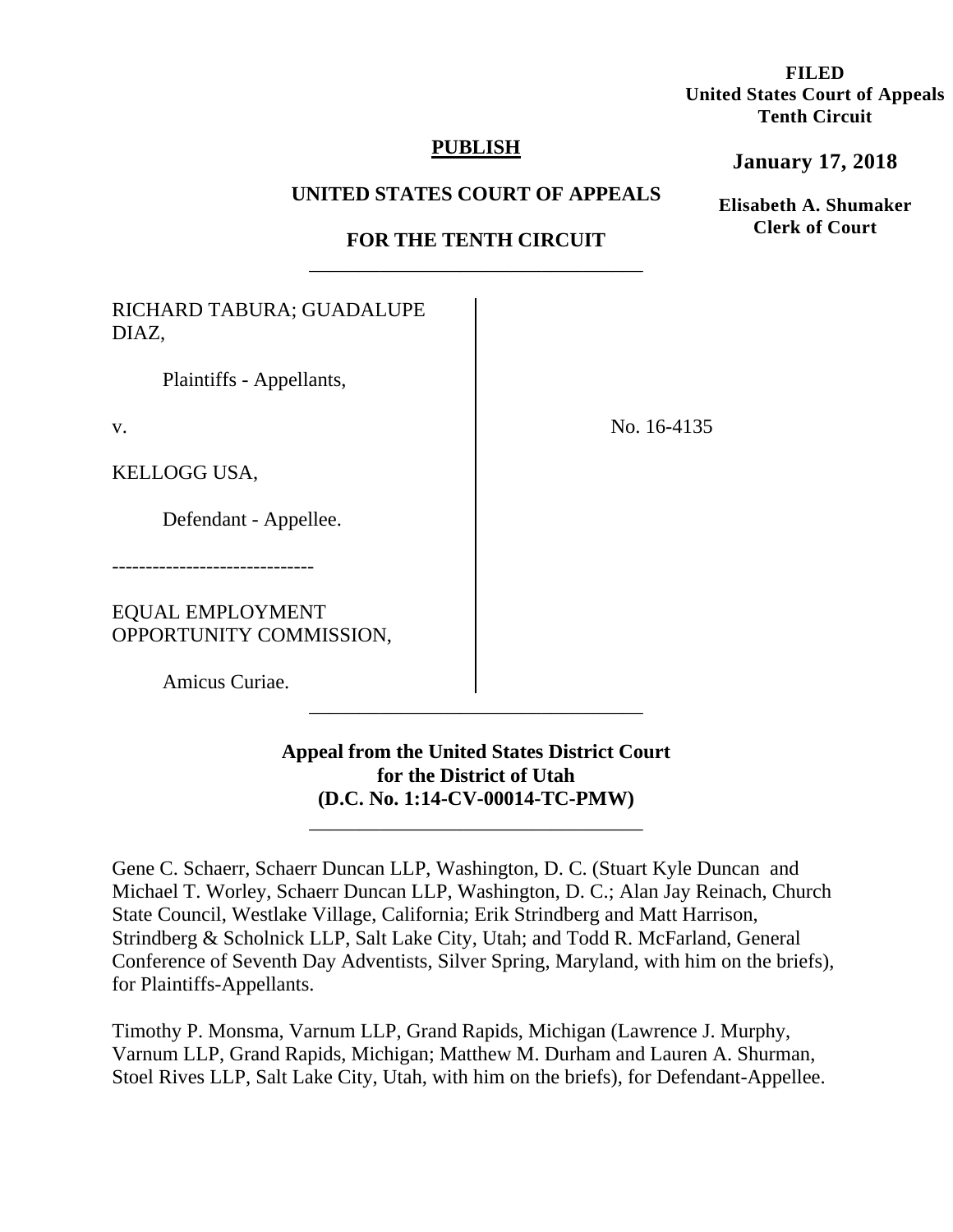Gail S. Coleman (P. David Lopez, Jennifer S. Goldstein, and Margo Pave, with her on the brief), Equal Employment Opportunity Commission, Washington, District of Columbia, for Amicus Curiae.

\_\_\_\_\_\_\_\_\_\_\_\_\_\_\_\_\_\_\_\_\_\_\_\_\_\_\_\_\_\_\_\_\_

\_\_\_\_\_\_\_\_\_\_\_\_\_\_\_\_\_\_\_\_\_\_\_\_\_\_\_\_\_\_\_\_\_

\_\_\_\_\_\_\_\_\_\_\_\_\_\_\_\_\_\_\_\_\_\_\_\_\_\_\_\_\_\_\_\_\_

Before **KELLY**, **EBEL**, and **BACHARACH**, Circuit Judges.

**EBEL**, Circuit Judge.

 Plaintiffs Richard Tabura and Guadalupe Diaz ("Plaintiffs") are Seventh Day Adventists who honor the Sabbath by refraining from work each week from Friday at sundown through sundown Saturday. That religious practice conflicted with their job schedules at a food production plant operated by Defendant Kellogg USA, Inc. ("Kellogg"). Eventually Kellogg terminated each Plaintiff for not working their Saturday shifts. Plaintiffs allege that in doing so, Kellogg violated Title VII of the Civil Rights Act by failing to accommodate their Sabbath observance. Both sides moved for summary judgment. The district court denied Plaintiffs' motion and granted Kellogg summary judgment, concluding as a matter of law both that Kellogg did reasonably accommodate Plaintiffs' religious practice and, alternatively, that Kellogg could not further accommodate their Sabbath observance without incurring undue hardship. We conclude, on the record before us, that the district court erred in granting Kellogg summary judgment; however, on that same record, the district court did not err in denying Plaintiffs summary judgment. Having jurisdiction under 28 U.S.C. § 1291, therefore, we REVERSE summary judgment for Kellogg and REMAND for further proceedings.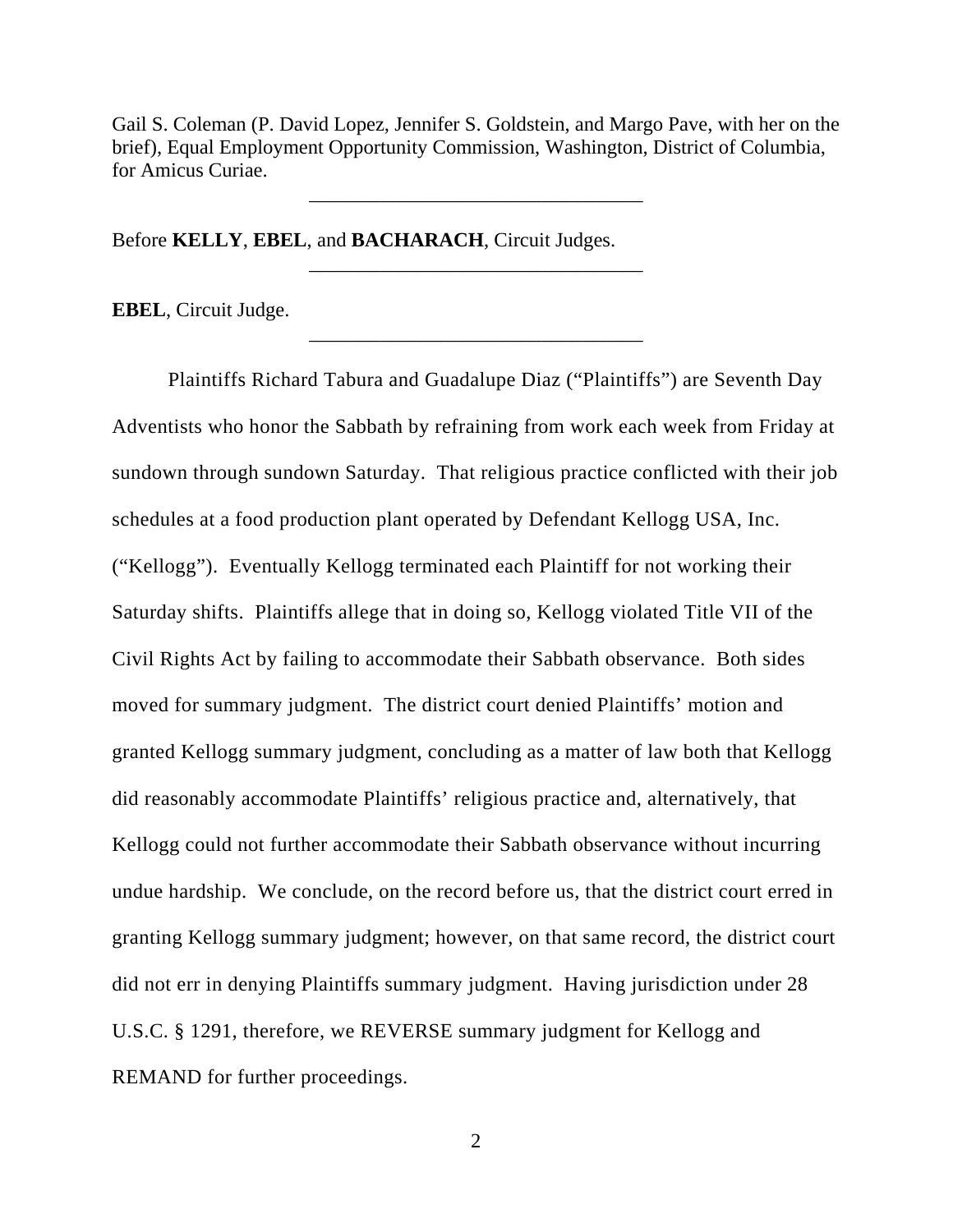#### **I. BACKGROUND**

When Plaintiffs began working at the food production plant in Clearfield, Utah, they worked Monday through Thursday, ten hours a day. Plaintiffs continued with that schedule after Kellogg took over the plant in 2007. In March 2011, however, Kellogg changed its shift schedule, adopting "continuous crewing" by dividing the plant's workforce into four shifts, designated A, B, C, and D. Each shift worked twelve hours a day for two or three days, and then would have two or three days off. Tabura and Diaz worked on Shift A, a day shift that included approximately twenty-five to thirty employees who worked from 6 a.m. to 6 or 6:30 p.m. Tabura was among the twelve to fifteen employees on Shift A who worked in processing; Diaz and the others worked in packaging. Shift A was paired with Shift C, whose members worked at night, from 6 or 6:30 p.m. to 6 or 6:30 a.m. B and D Shifts were similarly paired, one working days and the other nights when Shifts A and C were off.

Each of the four shifts had to work every other Saturday, or twenty-six Saturdays each year. Plaintiffs informed Kellogg that they could not work on Saturdays because it was their Sabbath. During the winter months, Plaintiffs had a further conflict finishing their shifts on Fridays when the sun set before their shift ended. Kellogg permitted Plaintiffs to avoid these scheduling conflicts by using paid vacation and sick/personal time and arranging to swap shifts with other employees. These options were available to any employee who wanted to take a day off for any reason.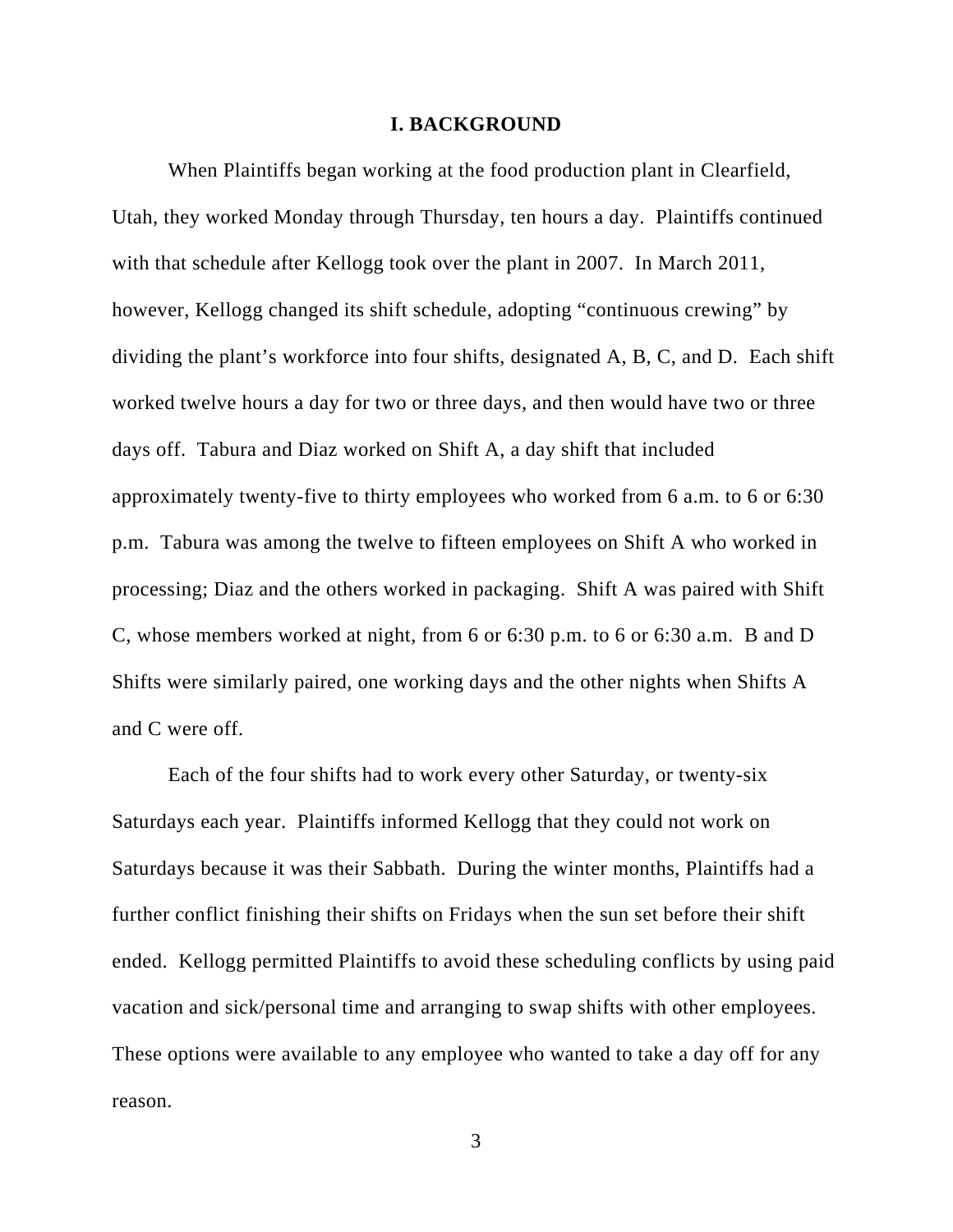Although Plaintiffs could swap shifts with other workers, there were difficulties in doing so. Plaintiffs had to arrange their own swaps, the swapping employees had to be qualified to perform each other's jobs, and Kellogg had to approve the swap. Swapping was further complicated because, for safety reasons, Kellogg would not permit an employee to work more than thirteen straight hours, so Plaintiffs could not swap with anyone on C Shift, the night shift that followed Plaintiffs' Shift A. Instead, Plaintiffs had to find someone from either Shift B or D. But Plaintiffs were not at the plant at the same time as those shifts, and the D night shift members would have had to alter their sleep schedules in order to work the A day shift.

Kellogg assessed disciplinary points against any employee who missed part or all of a scheduled work day without taking paid time off or trading shifts with another employee, or who failed to give adequate notice of an absence: four points for an absence for which the employee did not give Kellogg at least two hours' notice, two points for an absence that was not pre-approved if the employee called in at least two hours before his shift began, and one point for arriving late, leaving early, or taking too long a lunch break. Accumulating too many points would trigger progressive disciplinary measures: Generally ten points would result in a verbal warning, twelve points would result in a written warning, and fourteen points would result in a "final warning." Kellogg would fire an employee if he accumulated sixteen disciplinary points in any twelve-month period, once the progressive disciplinary steps had been exhausted.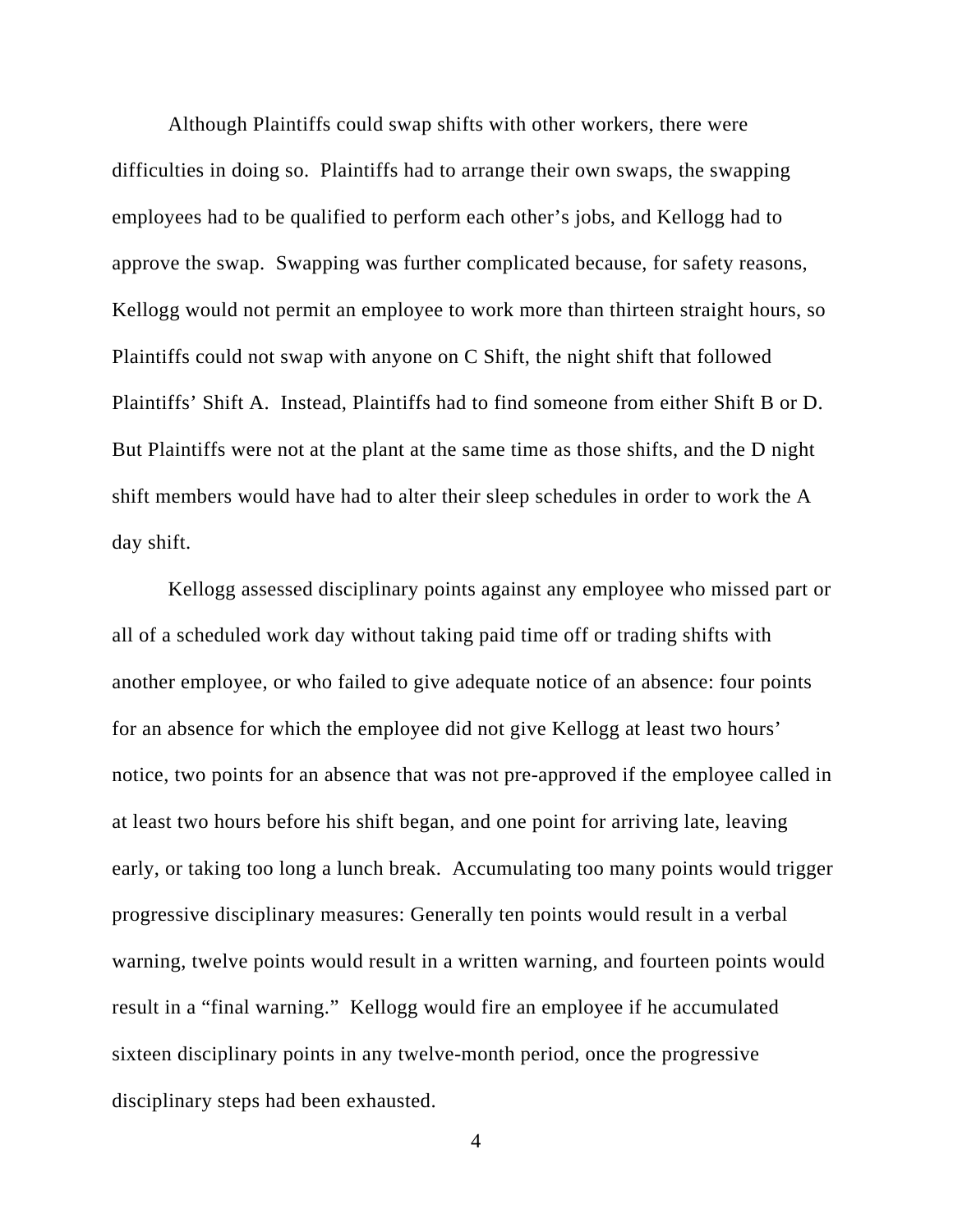## **A. Richard Tabura**

Tabura's job on Shift A was to measure spices. He annually earned 160 hours of paid time off (vacation and sick/personal days), which would cover a little over thirteen of the twenty-six twelve-hour Saturday shifts he would have to work in a year. And if he timely informed Kellogg he was going to take off the other thirteen Saturdays without pay, Tabura would accumulate twenty-six disciplinary points in a twelve-month period, well over the sixteen points that would result in his termination. Tabura, therefore, had to find other qualified workers to swap shifts with him. Tabura was able to arrange only three shift swaps. But those employees either were not qualified to do Tabura's job, or vice versa, so he could not continue swapping with them. When Tabura amassed seventeen disciplinary points in a twelve-month period—many for not working on his Sabbath, but a few for other reasons—and after exhausting the progressive disciplinary steps, Kellogg fired Tabura in March 2012, a year after Kellogg went to "continuous crewing."

### **B. Guadalupe Diaz**

Diaz worked on Shift A placing frozen vegetarian burgers in bags and conducting quality control. She earned 200 hours of paid time off each year (vacation and sick/personal days), which would almost cover seventeen of the twenty-six Saturdays she had to work each year.<sup>1</sup> And if she timely informed

<sup>&</sup>lt;sup>1</sup> In their appellate brief, Plaintiffs assert that Tabura and Diaz each had 160 hours of paid time off, citing Kellogg's policy manual. But the parties' undisputed facts before the district court indicated, instead, that Diaz earned 200 hours paid time off annually.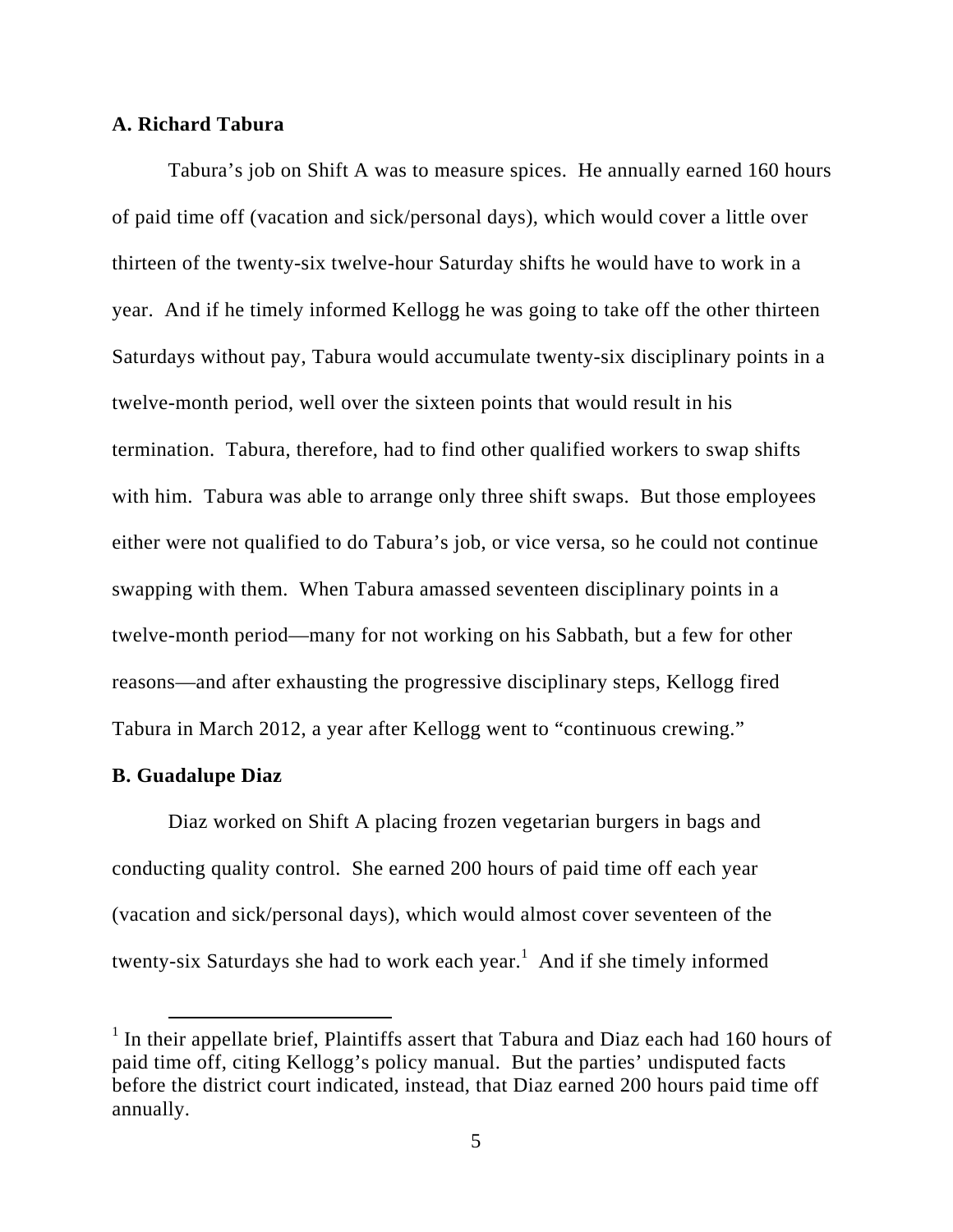Kellogg that she was going to take the remaining nine Saturdays off without pay, Diaz would accumulate eighteen disciplinary points within a twelve-month period, just over the sixteen points for which Kellogg would fire her.

When Kellogg first went to "continuous crewing," Diaz arranged to swap her Saturday shifts for the Sunday shifts assigned to another employee who observed the Sabbath on Sunday. That worked well for several months until the other employee left Kellogg. After that, Diaz spoke to several other employees about swapping shifts, without luck. At one point, she was able to arrange for another employee to cover her shift for a single Saturday.

Diaz refused to use her vacation and paid time off in order to avoid working on Saturdays. She chose, instead, to use her vacation time to visit her gravely ill sister, and to save her sick time for when she was ill. After Diaz accumulated more than sixteen disciplinary points for missing Saturday shifts, and after she exhausted the progressive discipline steps, Kellogg fired Diaz in May 2012.

### **C. This litigation**

 Plaintiffs sued Kellogg under Title VII, 42 U.S.C. §§ 2000e through 2000e-17, asserting three claims for relief: 1) disparate treatment based on religion; 2) failure to accommodate Plaintiffs' Sabbath observance; and 3) retaliation. The parties filed cross-motions for summary judgment. The district court denied Plaintiffs' motion and granted Kellogg summary judgment on each of these three claims. On appeal, Plaintiffs challenge the district court's rulings only as to their failure-toaccommodate claim. They argue that the district court erred both in granting Kellogg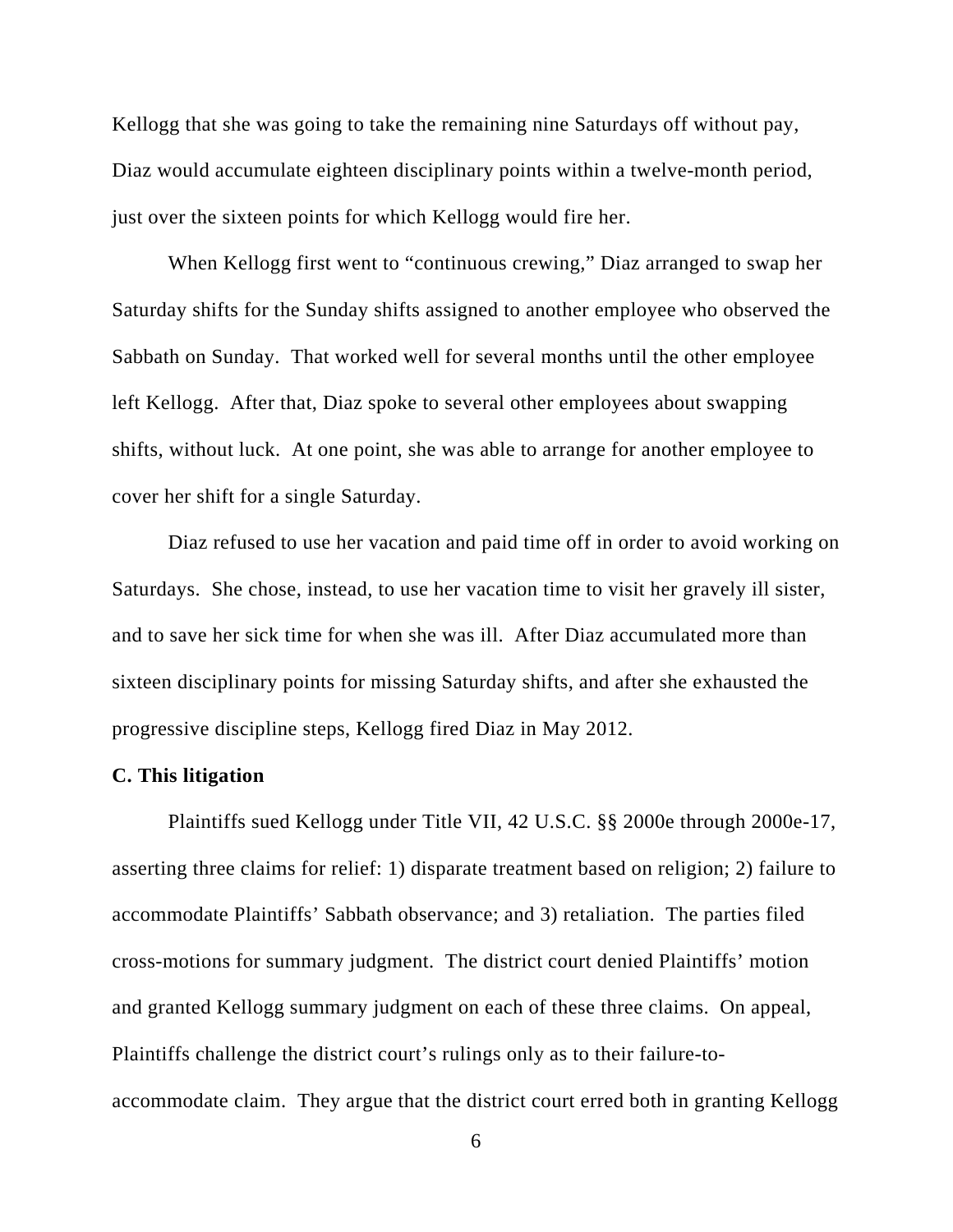summary judgment on that claim and in denying Plaintiffs summary judgment.<sup>2</sup> As explained below, we conclude that neither side is entitled to summary judgment.

## **II. STANDARD OF REVIEW**

 This court reviews the district court's summary judgment decisions de novo. See Owings v. United of Omaha Life Ins. Co., 873 F.3d 1206, 1212 (10th Cir. 2017). A court "shall grant summary judgment if the movant shows that there is no genuine dispute as to any material fact and the movant is entitled to judgment as a matter of law." Fed. R. Civ. P. 56(a). "Where, as here, we are presented with cross-motions for summary judgment, we must view each motion separately, in the light most favorable to the non-moving party, and draw all reasonable inferences in that party's favor." Fox v. Transam Leasing, Inc., 839 F.3d 1209, 1213 (10th Cir. 2016) (internal quotation marks omitted).

#### **III. DISCUSSION**

Title VII makes it "unlawful . . . for an employer . . . to fail or refuse to hire or to discharge any individual, or otherwise to discriminate against any individual with respect to his compensation, terms, conditions, or privileges of employment, because of such individual's . . . religion . . . ." 42 U.S.C. § 2000e-2(a)(1). "The term 'religion' includes all aspects of religious observance and practice, as well as belief, unless an employer demonstrates that he is unable to reasonably accommodate . . . an employee's or prospective

<sup>&</sup>lt;sup>2</sup> On appeal, the Equal Employment Opportunity Commission ("EEOC") filed an amicus brief on Plaintiffs' behalf and participated in oral argument.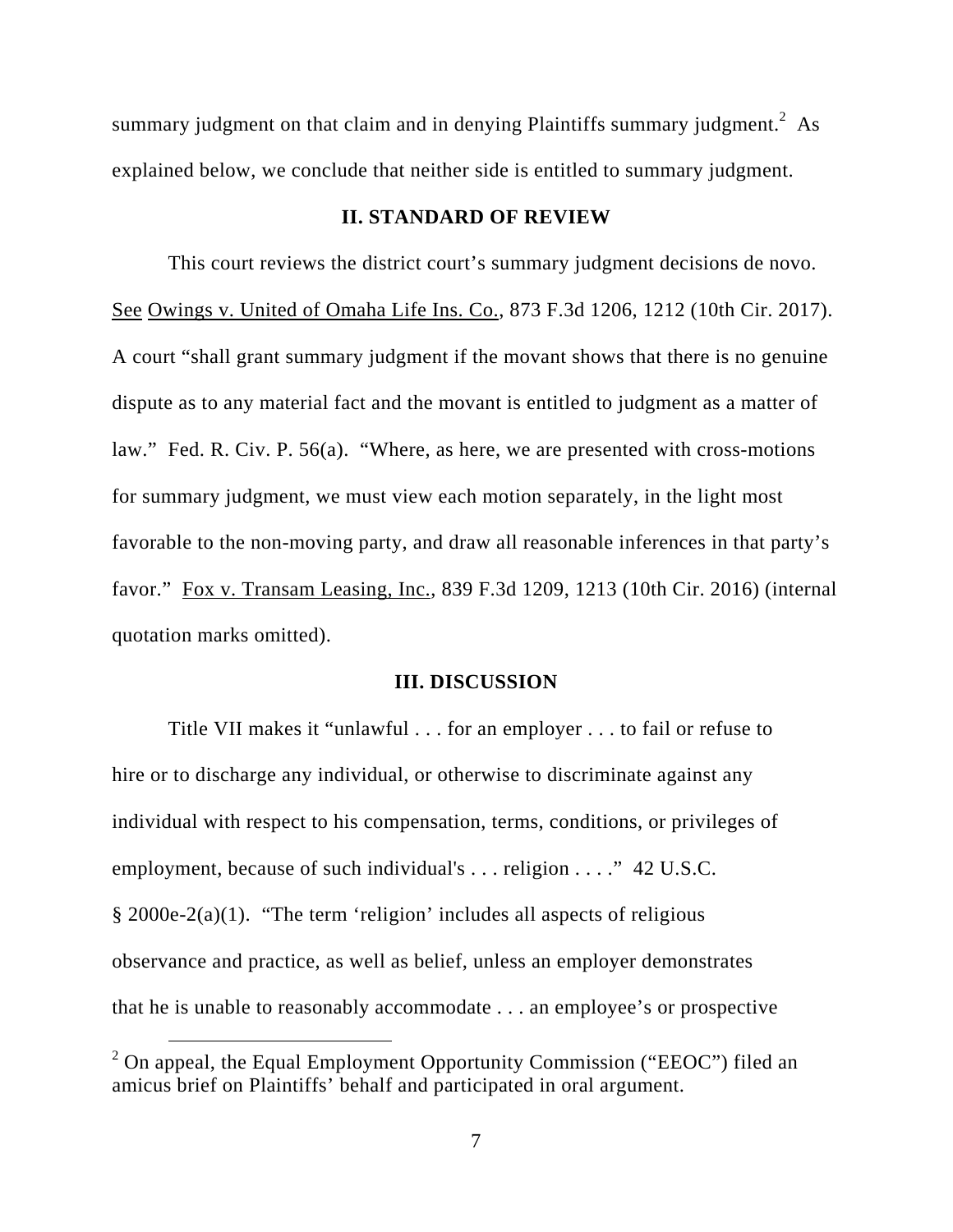employee's religious observance or practice without undue hardship on the conduct of the employer's business." Id.  $\S$  2000e(j). Title VII, thus, requires that "an employer, short of 'undue hardship,' make 'reasonable accommodations' to the religious needs of its employees." Trans World Airlines, Inc. v. Hardison, 432 U.S. 63, 66 (1977) (" $\frac{1}{2}$ ").<sup>3</sup>

The questions presented here, then, are whether Kellogg reasonably accommodated Plaintiffs' religious practice of not working on their Sabbath and, if not, whether Kellogg could have done so without undue hardship to its business. A version of the  $McDonnell Douglas<sup>4</sup> burden-shifting analysis aids$ </u> us in addressing these questions. See Thomas v. Nat'l Ass'n of Letter Carriers, 225 F.3d 1149, 1155-56 & 1155 n.6 (10th Cir. 2000). At the first step of that analysis, it is the employee's burden to establish a prima facie claim by showing that 1) the employee has a bona fide religious belief that conflicts with a job requirement, 2) the employee informed the employer of this conflict; and 3) the employer fired the employee for failing to comply with the job requirement. See id. at 1155. The parties do not challenge this rendition of a prima facie failure-to-accommodate claim.

<sup>&</sup>lt;sup>3</sup> The Supreme Court, in <u>EEOC</u> v. Abercrombie & Fitch Stores, Inc., 135 S. Ct. 2028, 2031-32 (2015), indicated that a "failure to accommodate" claim is a claim for "disparate treatment" and thus must ultimately satisfy the general elements of a "disparate treatment" claim.

 $4 \underline{\text{McDonnell Douglas Corp. v. Green}}$ , 411 U.S. 792 (1973).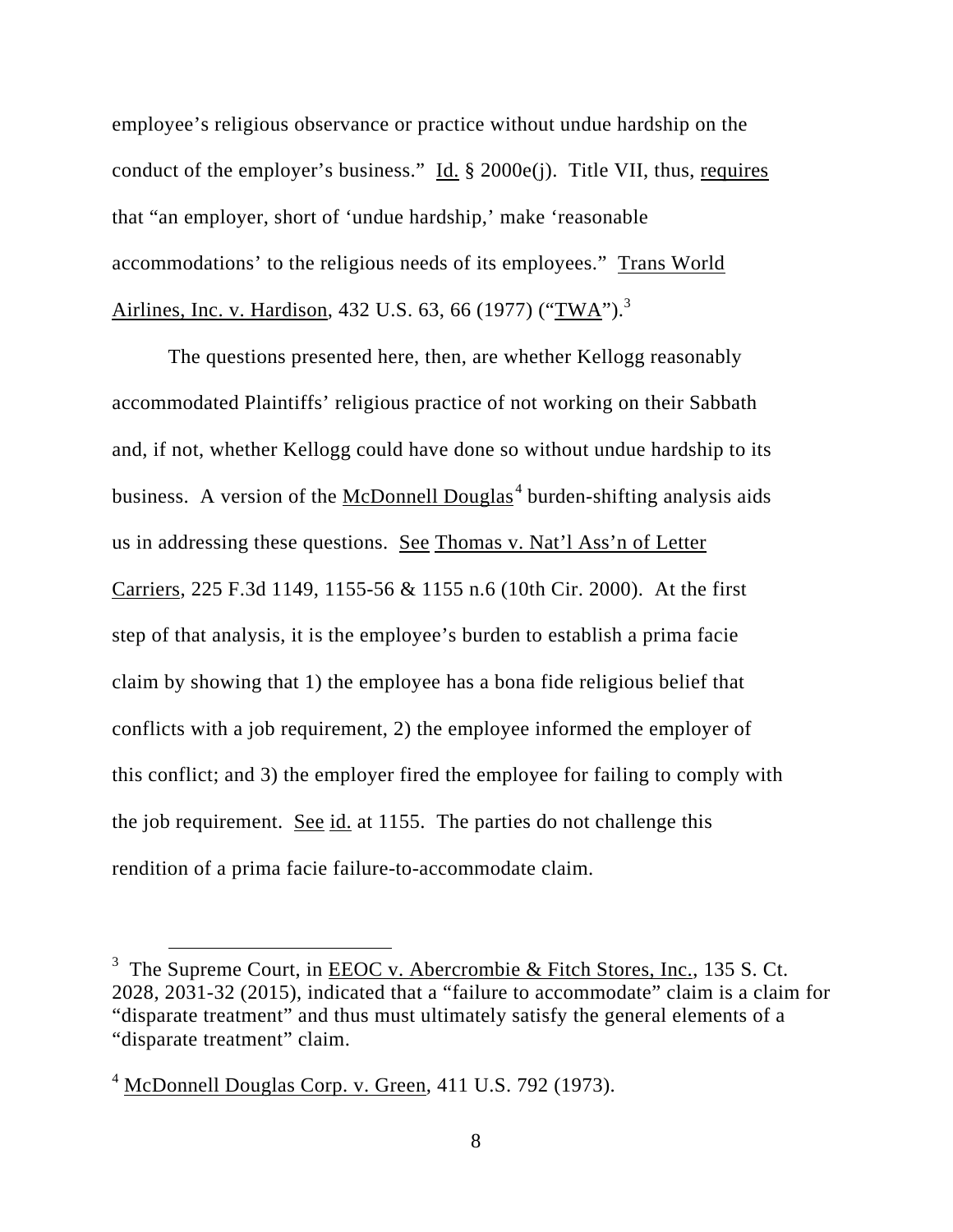Here, Kellogg assumed, for purposes of summary judgment, that Plaintiffs each made a prima facie failure-to-accommodate claim: 1) Each Plaintiff has a bona fide religious practice—observing the Sabbath by refraining from work, beginning on Friday at sundown through sundown on Saturday—that conflicted with Kellogg's requirement that its production employees work every other Saturday; 2) each Plaintiff informed Kellogg of this conflict; and 3) Kellogg fired Plaintiffs for failing to work their scheduled Saturday shifts. $5$  The district court accepted Kellogg's limited concession, for summary judgment purposes, that each Plaintiff established a prima facie claim; we do, too, for purposes of this appeal. See Lee v. ABF Freight Sys., Inc., 22 F.3d 1019, 1022 (10th Cir. 1994).

The burden then shifted to Kellogg 1) to rebut an element of Plaintiffs' prima facie claims; 2) to show that it provided a reasonable accommodation for Plaintiffs' religious practice; or 3) to show that it could not offer a reasonable accommodation without undue hardship. Thomas, 225 F.3d at 1156. In granting Kellogg summary

<sup>&</sup>lt;sup>5</sup> Despite conceding that each Plaintiff made a prima facie claim, on appeal Kellogg points out that it fired Tabura after he amassed more than sixteen disciplinary points, and Kellogg assessed the last two points, not when Tabura missed a Saturday shift, but instead when he clocked in late after lunch on two occasions. Even so, there is evidence in the record from which a jury could find that all but two of the sixteen disciplinary points leading to Tabura's termination were for missing his Saturday shifts. Moreover, other circuits conclude that a plaintiff can satisfy the third prong of his prima facie claim by showing he was disciplined or threatened with termination, rather than actually being fired, for failing to comply with a work requirement that conflicts with his religious practice. See, e.g., Baker v. Home Depot, 445 F.3d 541, 546 (2d Cir. 2006); Cooper v. Oak Rubber Co., 15 F.3d 1375, 1379 n.1 (6th Cir. 1994). We do not have to rule definitively on that issue, however, because in any event, Kellogg cannot now retract its concession in the district court that, for purposes of the summary-judgment motions, Tabura made a prima facie claim.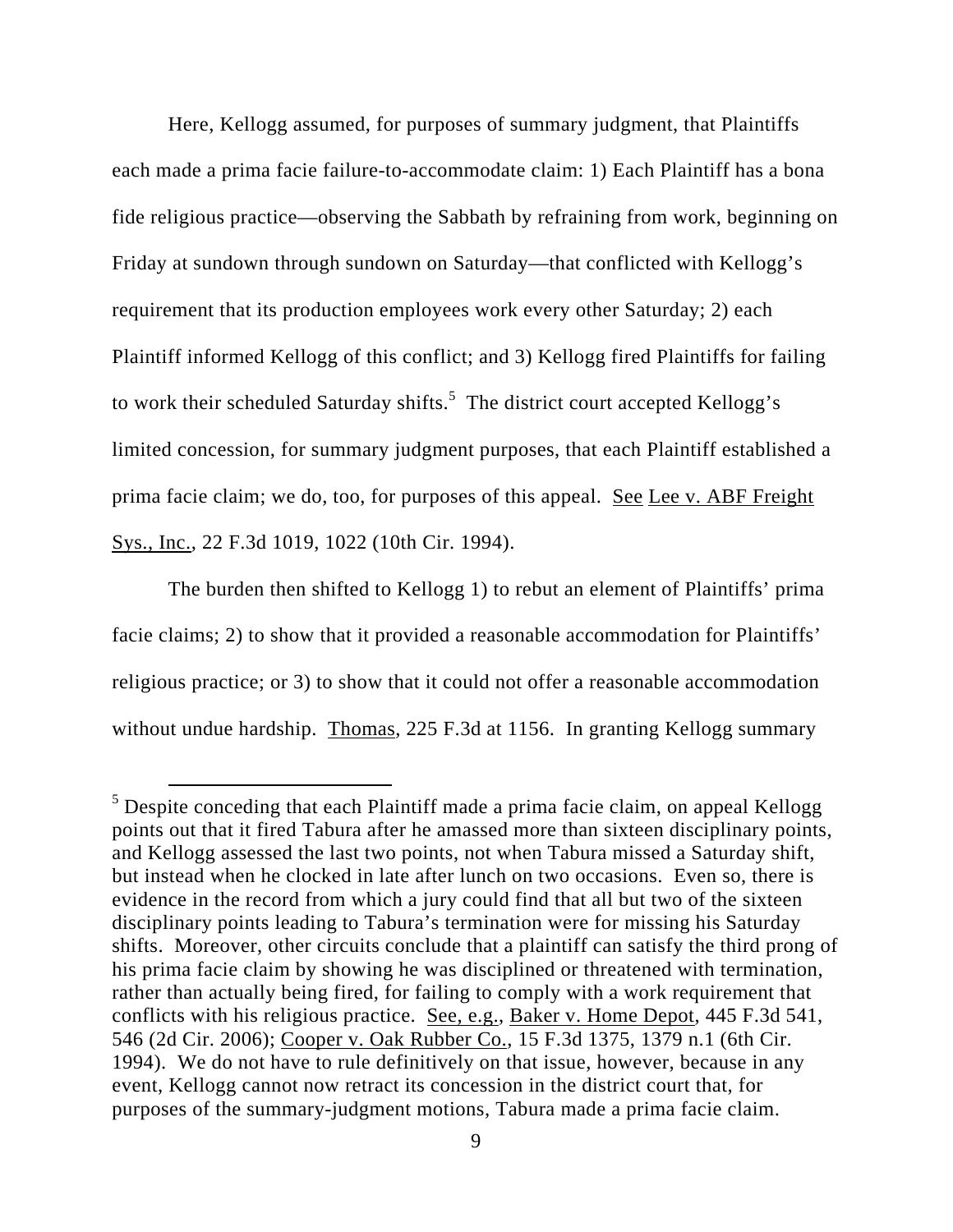judgment, the district court concluded, as a matter of law, that Kellogg reasonably accommodated Plaintiffs' Sabbath observance and, alternatively, that Kellogg would incur an undue hardship if it further accommodated their religious practice. We disagree on both counts.

# **A. Reasonable accommodation**

### **1. Relevant law**

# **a. Reasonableness of an accommodation**

Title VII requires that "an employer, short of 'undue hardship,' make 'reasonable accommodations' to the religious needs of its employees." TWA, 432 U.S. at 66. "Accommodate . . . means . . . allowing the plaintiff to engage in her religious practice despite the employer's normal rules to the contrary." Abercrombie & Fitch, 135 S. Ct. at 2032 n.2; see also US Airways v. Barnett, 535 U.S. 391, 400 (2002) (Americans with Disabilities Act ("ADA") case).

In this case, an accommodation will not be reasonable if it only provides Plaintiffs an opportunity to avoid working on some, but not all, Saturdays. See Ansonia Bd. of Educ. v. Philbrook, 479 U.S. 60, 70 (1986). Nor would it be reasonable if Kellogg only provided Plaintiffs with an opportunity to delay their eventual termination. See id. at 70-71; see also Pinsker v. Joint Dist. No. 28J of Adams & Arapahoe Cntys., 735 F.2d 388, 390-91 (10th Cir. 1984) (upholding trial court's finding that employer's leave policy reasonably accommodated employee's need not to work on several holy days where the policy "jeopardized neither [the employee's] job nor his observation of religious holidays").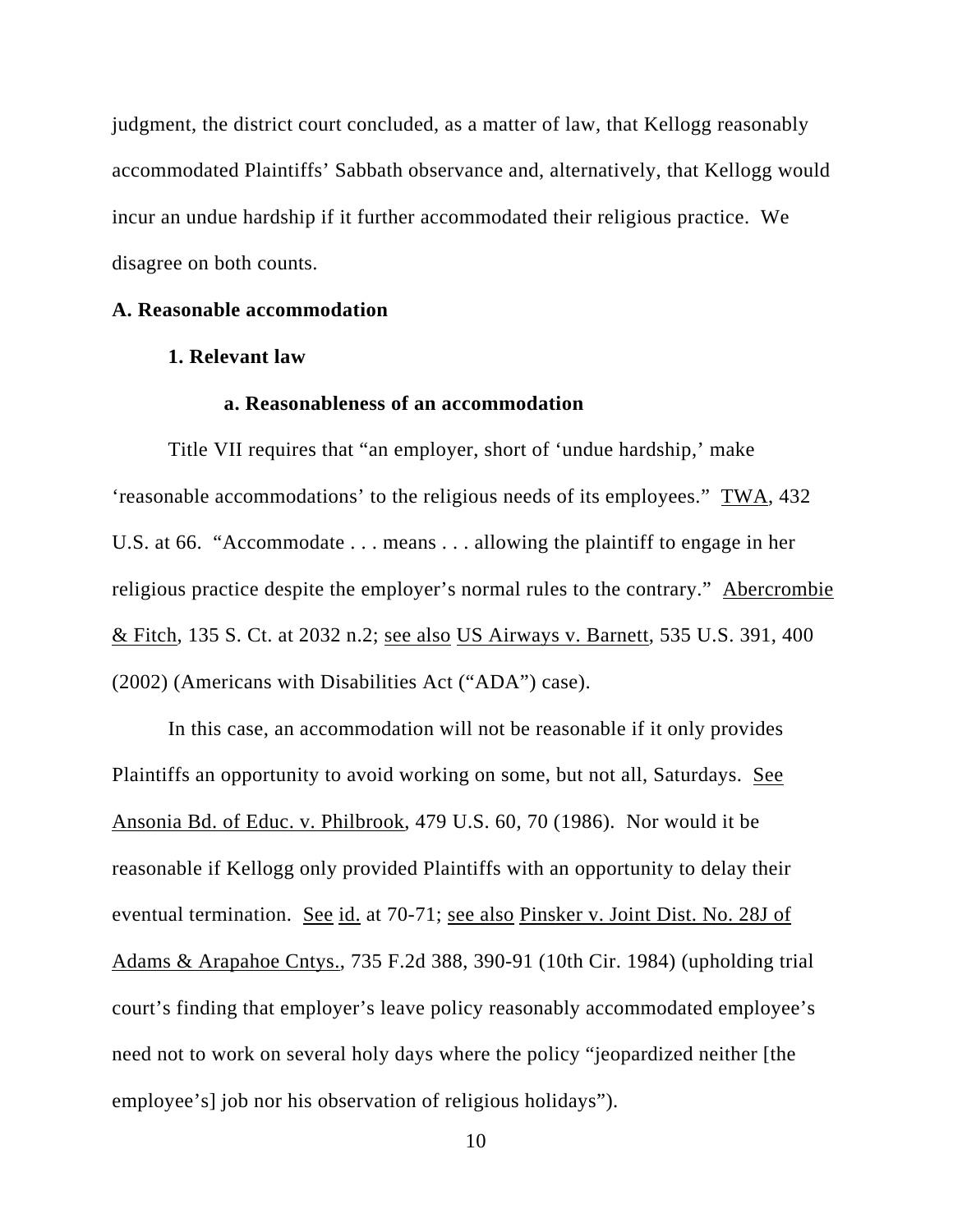On the other hand, to be reasonable, an accommodation need not provide a "total" accommodation; that is, Kellogg is not required to guarantee Plaintiffs will never be scheduled for a Saturday shift, nor is Kellogg required to provide an accommodation "that spares the employee any cost whatsoever," Pinsker, 735 F.2d at 390-91; see also Brener v. Diagnostic Ctr. Hosp., 671 F.2d 141, 145-46 & 146 n.3 (5th Cir. 1982) (holding that, although "[o]f course, an employee is not required to modify his religious beliefs," "[a] reasonable accommodation need not be on the employee's terms, only").

"[A]ny reasonable accommodation by the employer is sufficient to meet its accommodation obligation." Ansonia, 479 U.S. at 68. An employee is not entitled to the accommodation of his choice. Id. Once the employer has provided a reasonable accommodation, it "need not further show that each of the employee's alternative accommodations would result in undue hardship." Id.

### **b. Inapplicable or unhelpful tests proposed by the parties**

Plaintiffs and Amicus EEOC attempt to engraft additional broad rules that would complicate this otherwise straightforward case-specific analysis. We decline to adopt their proffered per se rules, at least in the factual context of this case. Nor do we agree with Plaintiffs and the EEOC that the Supreme Court has, in Abercrombie & Fitch, changed the straightforward statutory analysis called for here.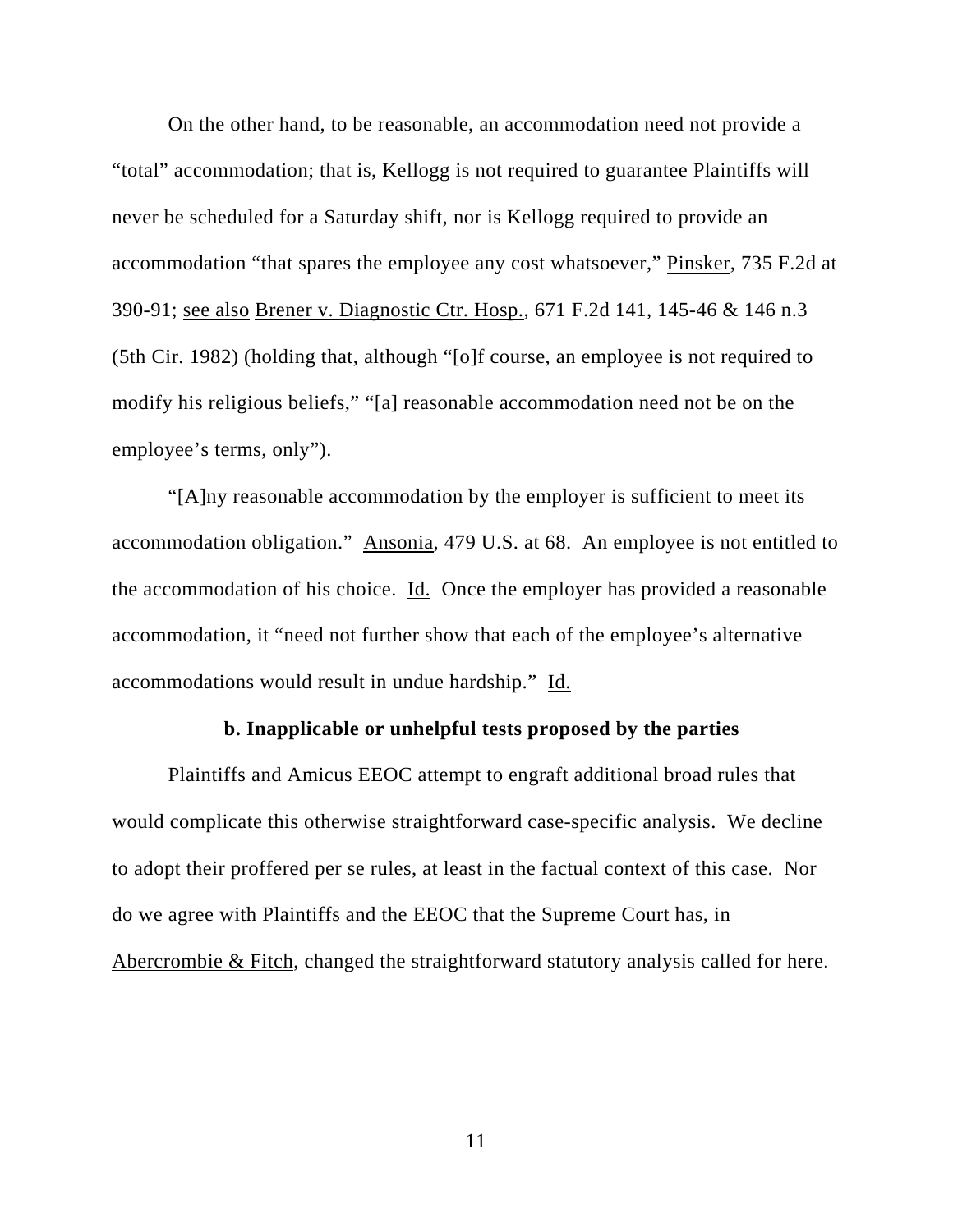## **i. Analyzing whether a reasonable accommodation is a "complete" or "total" accommodation is not helpful here**

Plaintiffs and Amicus EEOC first invite this circuit to adopt a per se rule, which they contend several other circuits already employ, requiring that, to be reasonable, an accommodation must "eliminate" the conflict between the employee's religious practice and his work requirements. At times, Plaintiffs add adjectives, arguing an accommodation must "actually" or "totally" or "fully and completely" eliminate a conflict. (Aplt. App. 88-90, 93, 335; Aplt. Br. 34, 39.) But Title VII expressly requires only that an employer "reasonably accommodate" an employee's religion, 42 U.S.C. § 2000e(j). See EEOC v. Firestone Fibers & Textiles Co., 515 F.3d 307, 313 (4th Cir. 2008) (rejecting argument that Title VII requires employer "to totally accommodate" employee's religious practices). Determining what is reasonable is a fact-specific determination that must be made on a case-by-case basis, Thomas, 225 F.3d at 1157 n.8. Plaintiffs' absolute rule would read "reasonably" out of the statute. Adopting a per se "elimination" rule that applies across all circumstances is not helpful to determining whether an accommodation is reasonable. Instead it unnecessarily complicates the question of reasonableness and begs additional questions, including what is meant by "eliminate" or "totally" eliminate or "completely" eliminate.

This total elimination idea stems from general language in Ansonia indicating that an accommodation that "eliminates the conflict between employment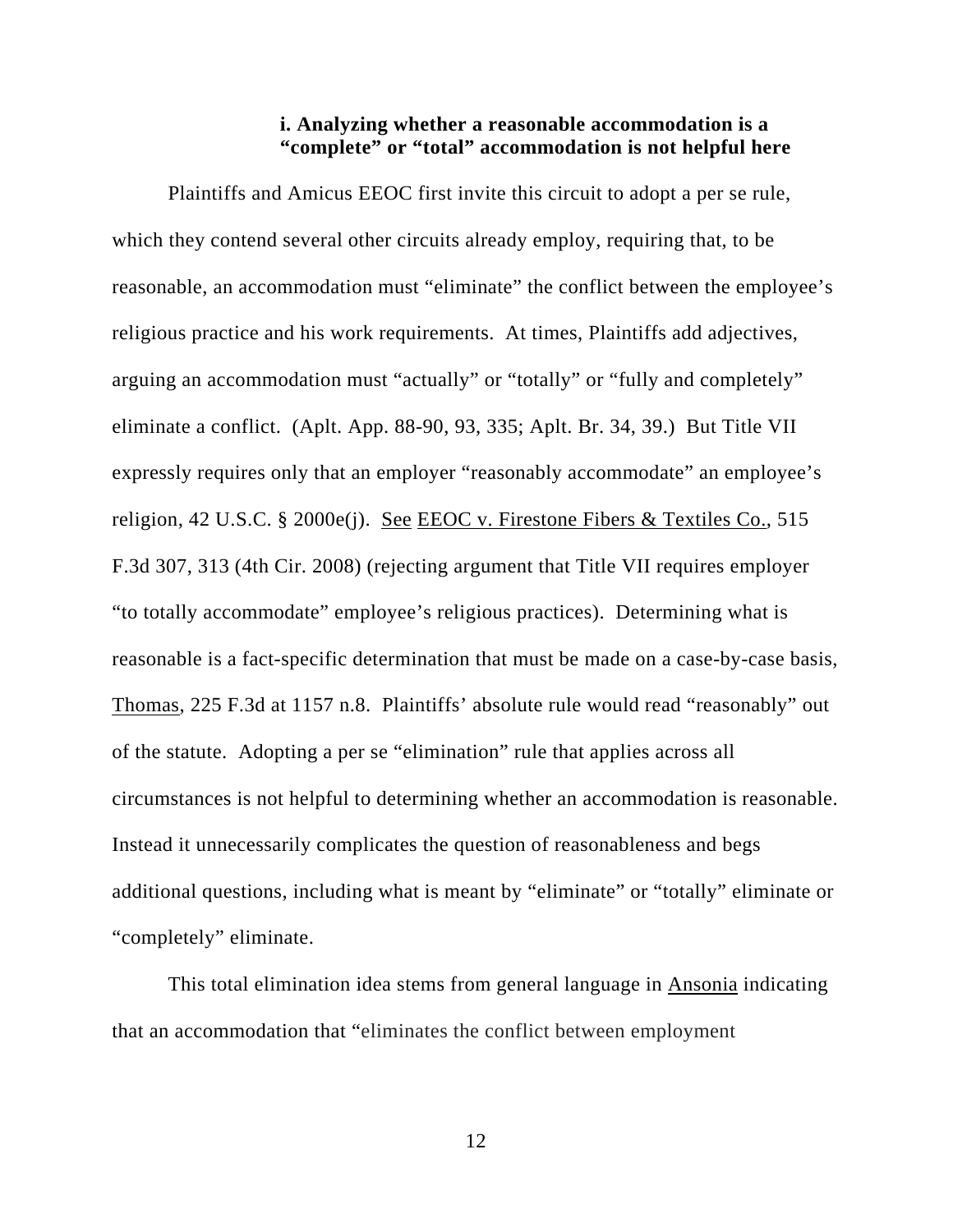requirements and religious practices" would be reasonable. 479 U.S. at 70. $^6$  The Court, however, in Ansonia did not hold the reciprocal, that an accommodation could never be reasonable if it failed totally and under every conceivable fact scenario to eliminate every conflict or all tension between reasonable work requirements and religious observation. In fact, few things in life can be conflict-free and Title VII requires only a reasonable accommodation between religion and employment obligations. See Sturgill v. United Parcel Serv., Inc., 512 F.3d 1024, 1030-31 (8th Cir. 2008).<sup>7</sup>

Furthermore, the Supreme Court in Ansonia did not require an accommodation to be without cost to the employee. In Ansonia, an employee needed six days off for religious observance. 479 U.S. at 62-63. The governing collective bargaining agreement provided employees with three paid days off for religious observance, but prohibited an employee from using other paid time off for religious reasons. Id. at 63-64. The Supreme Court ultimately remanded that case for further factual inquiry

<sup>&</sup>lt;sup>6</sup> The EEOC also points to its own compliance manual, which "states that an '[e]mployer violates Title VII if it offers only a partial accommodation where full accommodation would not pose an undue hardship.'" (EEOC Br. 11 (quoting EEOC Compliance Manual § 12 (Religious Discrimination) (July 22, 2008))). We consider this argument, too, although the EEOC's Compliance Manual "is not entitled to special deference." EEOC v. Tricore Reference Labs., 849 F.3d 929, 939 (10th Cir. 2017).

 $\frac{7}{1}$  Sturgill held that "[w] hat is reasonable depends on the totality of the circumstances and therefore might, or might not, require elimination of a particular, fact-specific conflict." 512 F.3d at 1030. The First Circuit has cited Sturgill and this standard. See Sanchez-Rodriguez v. AT&T Mobility Puerto Rico, Inc., 673 F.3d 1, 12 (1st Cir. 2012). In addition, the Fourth Circuit, as previously mentioned, has rejected the "elimination" standard. See Firestone Fibers & Textiles, 515 F.3d at 313.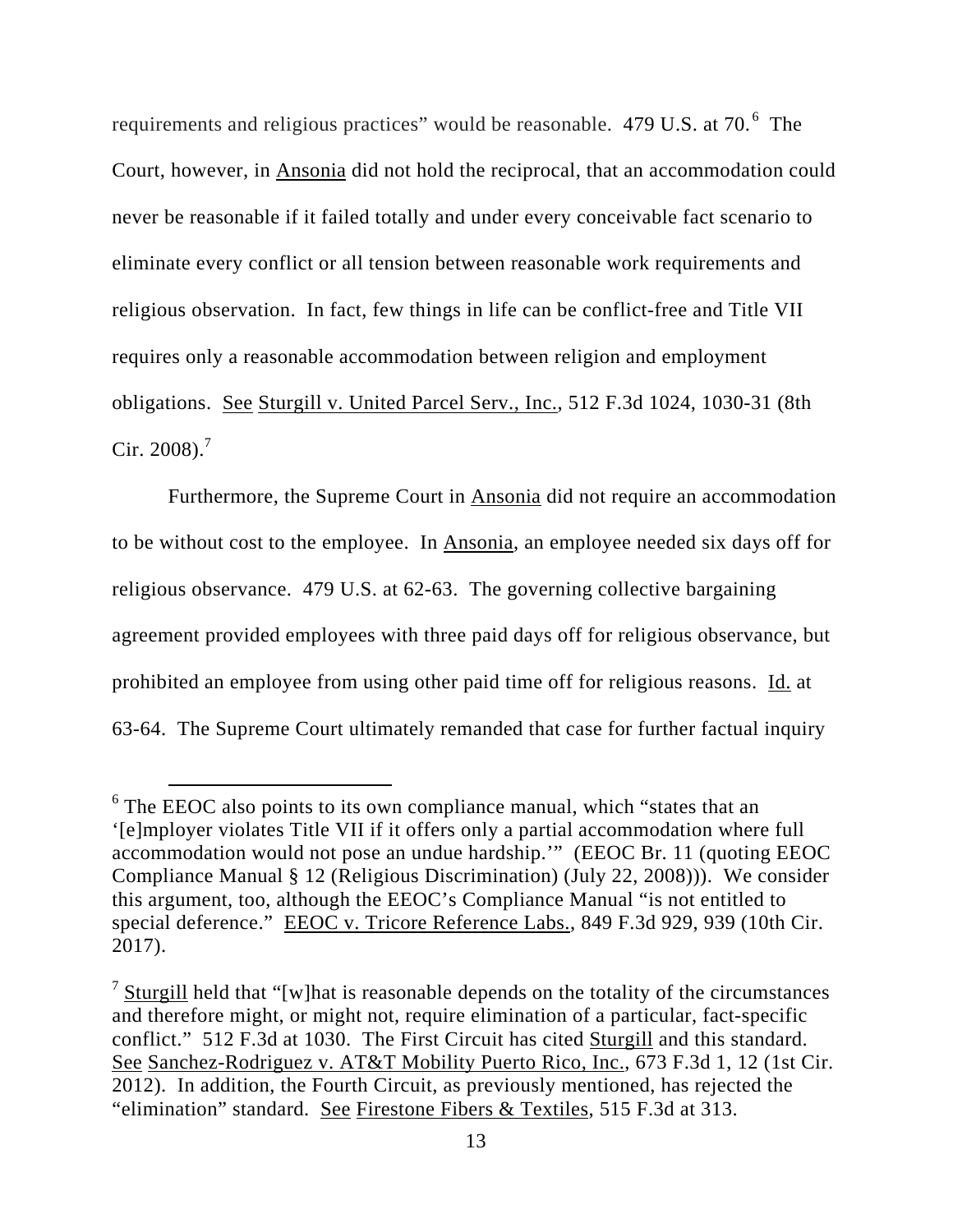into whether the employer's accommodation was reasonable. Id. at 66, 70. In doing so, however, the Court importantly noted that the employer's policy of requiring an employee

to take unpaid leave for holy day observance that exceeded the amount allowed by the collective-bargaining agreement, would generally be a reasonable one. In enacting  $[42 \text{ U.S.C. } § 2000e(i)]$ , Congress was understandably motivated by a desire to assure the individual additional opportunity to observe religious practices, but it did not impose a duty on the employer to accommodate at all costs. [TWA], 432 U.S. 63 . . . (1977). The provision of unpaid leave eliminates the conflict between employment requirements and religious practices by allowing the individual to observe fully religious holy days and requires him only to give up compensation for a day that he did not in fact work. Generally speaking, "[t]he direct effect of [unpaid leave] is merely a loss of income for the period the employee is not at work; such an exclusion has no direct effect upon either employment opportunities or job status." Nashville Gas Co. v. Satty, 434 U.S. 136, 145 . . . (1977).

Ansonia, 479 U.S. at 70-71 (emphasis added; citing TWA, 432 U.S. 63).

Several circuits have applied this "elimination" language in a specialized context where an employee had two religious practices that conflicted with his job requirements, but the employer attempted to accommodate only one of those two practices. For example, in Smith v. Pyro Mining Co., the Sixth Circuit held that, while the employer attempted to accommodate its employee's religious practice of not working on the Sabbath, by permitting the employee to ask others to trade shifts, the employer did not attempt to accommodate the employee's second conflict, his religious belief that it is a sin to ask others to work on the Sabbath. 827 F.2d 1081, 1088 (6th Cir. 1987). Thus, the Sixth Circuit concluded the employer's attempted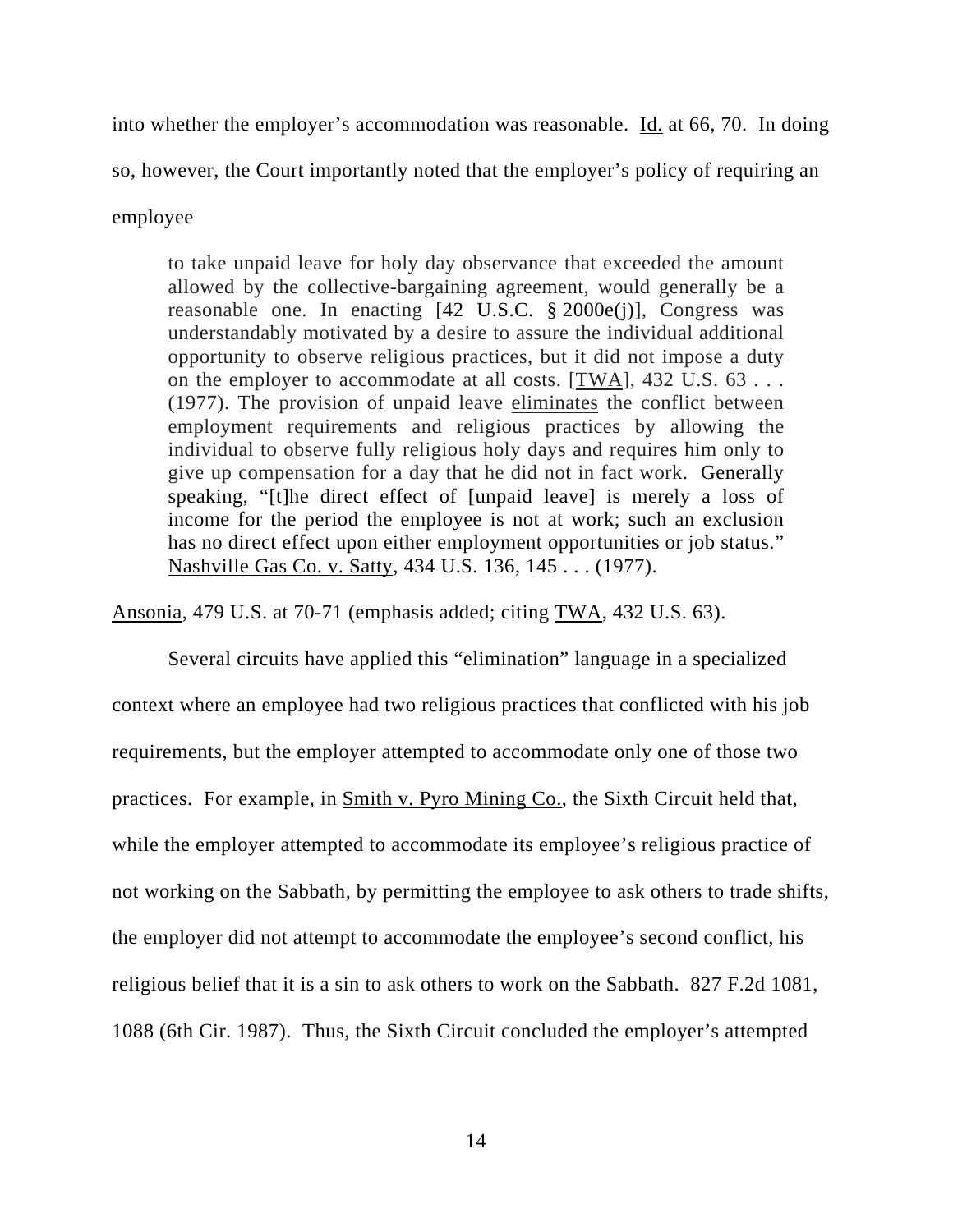accommodation in that case failed to eliminate both conflicts.  $\underline{Id}^8$ . References to "eliminate," as well as "partial" or "incomplete" accommodations make sense in the situations addressed by these cases, but that is not the situation here, where Plaintiffs have only a single conflict.

Some cases invoking the "elimination" language do so in the unremarkable situation where the accommodation does eliminate the conflict.<sup>9</sup> In Cosme v. Henderson, on the other hand, the Second Circuit held that "to be reasonable" under Title VII "the proposed accommodation had to have eliminated the conflict." 287 F.3d 152, 159 (2d Cir. 2002). Even so, the Second Circuit went on to consider whether other factors, nevertheless, would make unreasonable an accommodation that eliminated the conflict. Id. at 159-60 (ultimately upholding district court's finding, made after bench trial, that employer reasonably accommodated employee's

<sup>&</sup>lt;sup>8</sup> See also Baker v. Home Depot, Inc., 445 F.3d 541, 547-48 (2d Cir. 2006) (holding scheduling employee for later shift on Sunday so he could attend church did not eliminate conflict with his second religious practice of not working at all on Sunday, his Sabbath); Cooper, 15 F.3d at 1379 (6th Cir.) (same); **EEOC v. Universal Mfg.** Corp., 914 F.2d 71, 73-74 (5th Cir. 1990) (holding employer did not reasonably accommodate employee's religious practices, where employer accommodated employee's request to attend religious festival during scheduled work shift but did not address employee's second religious practice of refraining from work during the week of the festival).

 $9^{9}$  See Porter v. City of Chi., 700 F.3d 944, 951-53 (7th Cir. 2012) (holding accommodation—changing to late shift—that eliminated conflict by allowing employee to attend religious services was reasonable); Rodriguez v. Chi., 156 F.3d 771, 775-76 (7th Cir. 1998) (holding police department's offer for officer, who objected for religious reasons to being assigned to guard abortion clinic, to transfer to another district that would not require such duty was a reasonable accommodation because it would have eliminated conflict).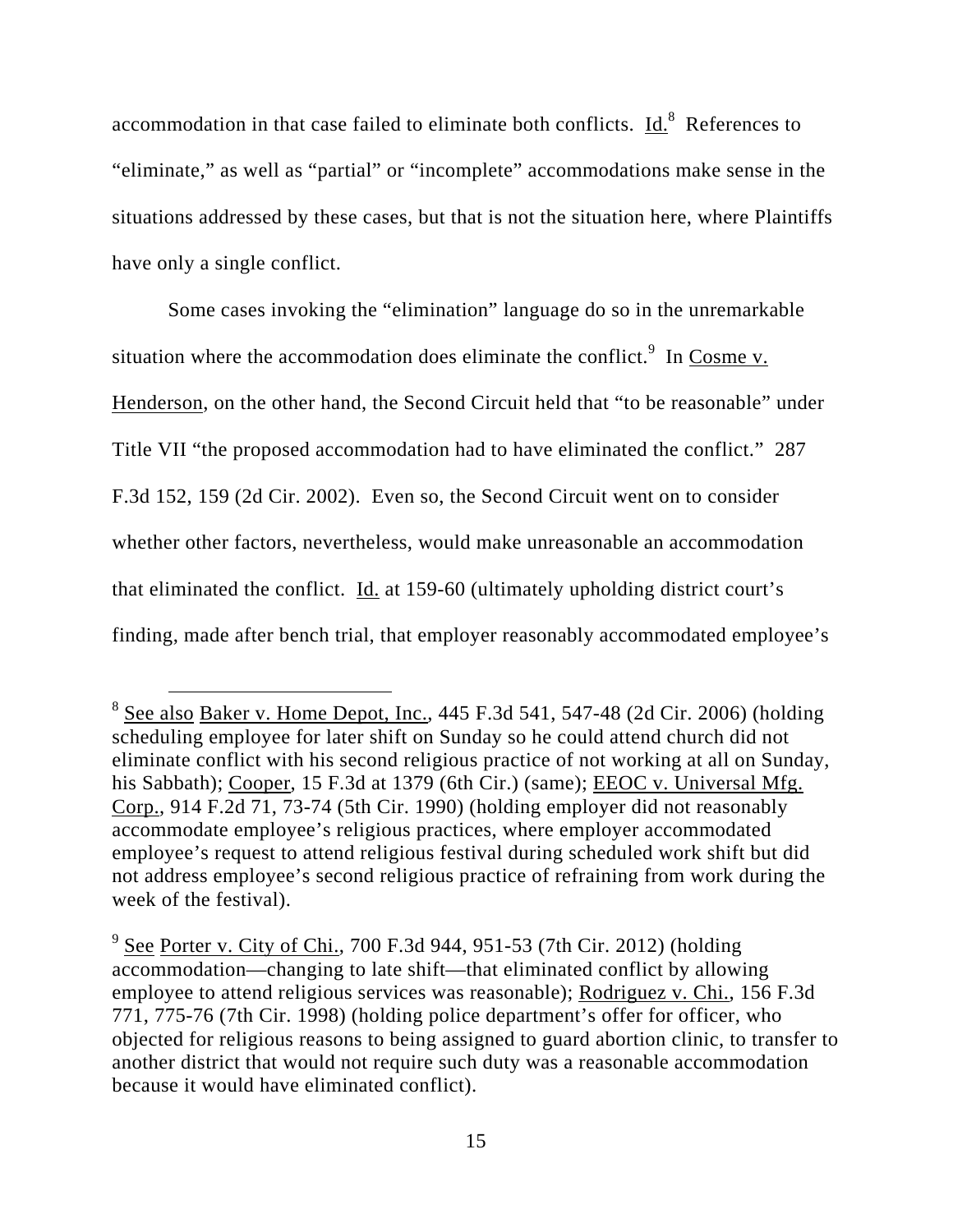Sabbath observance). Still other courts simply invoke Ansonia's language that a reasonable accommodation eliminates the conflict, generally and without further elaboration, and then consider more specifically, as we do here, whether the accommodation at issue was reasonable under the circumstances of that particular case, without further applying the term "eliminate."<sup>10</sup>

In sum, courts applying language indicating that, to be reasonable, an accommodation must "eliminate" a conflict have done so in different ways. Further, in most cases it is not clear that these courts reached any different result than if they simply considered whether the accommodation was reasonable. In EEOC v. Ilona of Hungary, Inc., for example, the Seventh Circuit held that offering Jewish employees another day off instead of allowing them to take off Yom Kippur was not a reasonable accommodation "because it does not eliminate the conflict between the employment requirement and the religious practice." 108 F.3d 1569, 1576 (7th Cir. 1996). We doubt if that case would have come out differently if the court simply considered whether the employer's proffered accommodation was reasonable.

<sup>&</sup>lt;sup>10</sup> See Walden v. Ctrs. for Disease Control & Prevention, 669 F.3d 1277, 1293 (11th Cir. 2012) (holding, after stating that a reasonable accommodation eliminates the conflict, that employer reasonably accommodated employee counselor, whose religious views precluded her from counselling individuals involved in a same sex romantic relationship, by removing employee from counselling position and offering to help her find new, non-counselling position within the agency); Morrissette-Brown v. Mobile Infirmary Med. Ctr., 506 F.3d 1317, 1318, 1320-24 (11th Cir. 2007) (after stating that "a reasonable accommodation is one that eliminates the conflict," upholding district court's factual finding, made after bench trial, that employer reasonably accommodated employee's Sabbath observance through, among other things, rotating shifts and by permitting employee to swap shifts and providing her with information as to her co-workers' schedules); see also Wright v. Runyon, 2 F.3d 214, 217 (7th Cir. 1993).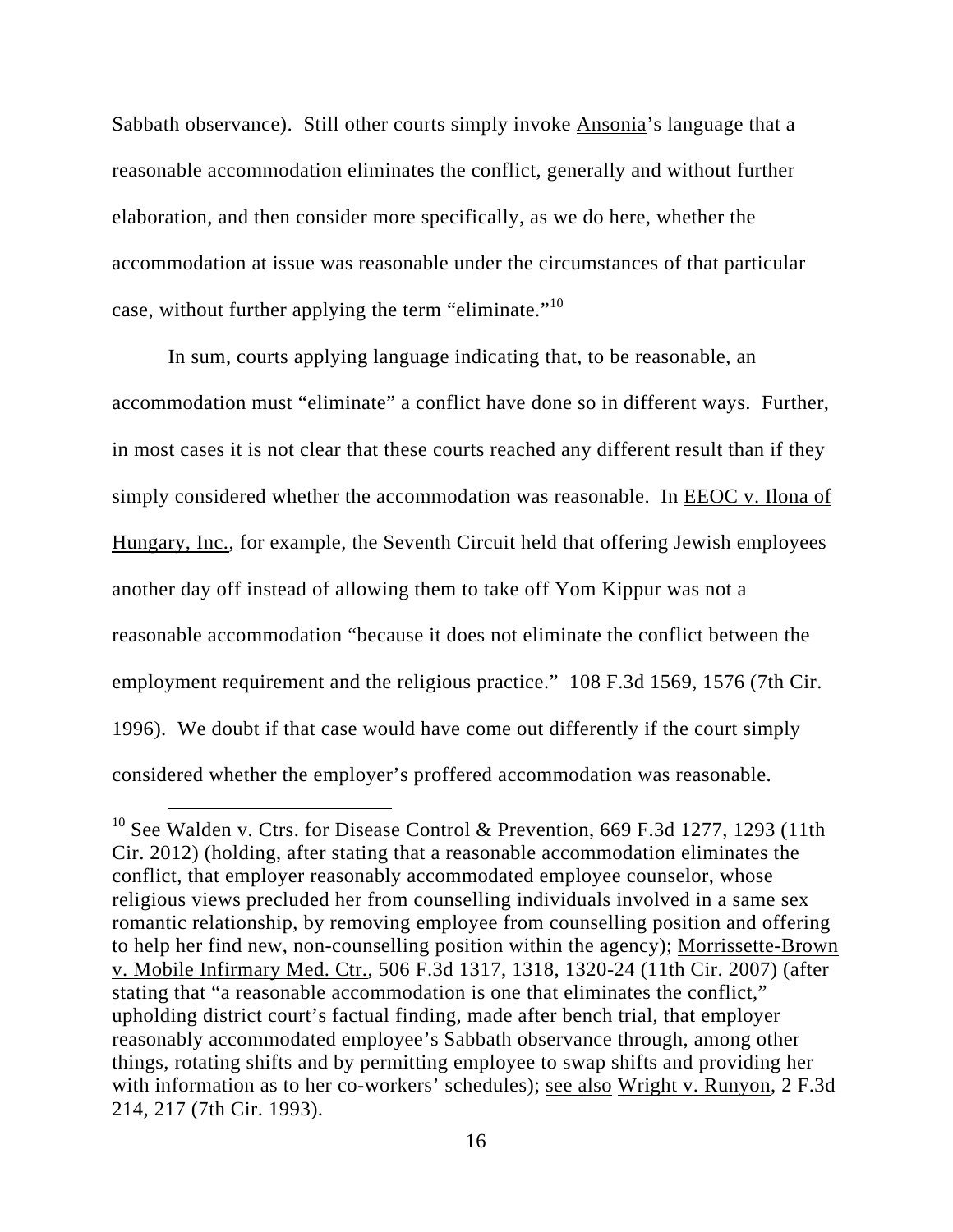In any event, we see no need to adopt a per se rule requiring that an accommodation, to be reasonable, must eliminate, or totally eliminate, or completely eliminate, any conflict between an employee's religious practice and his work requirements. The statute requires the accommodation to be reasonable and ultimately the question of whether an accommodation is reasonable must be made on a case-by-case basis, grounded on the specific facts presented by a particular situation. See Thomas, 225 F.3d at 1157 n.8; United States v. City of Albuquerque, 545 F.2d 110, 115 (10th Cir. 1976). Further gloss on that statutory requirement adds only confusion and complexity rather than clarity.

## **ii. A neutral employment policy may satisfy the need for a reasonable accommodation**

Plaintiffs and Amicus EEOC further suggest another per se rule, that Kellogg cannot accommodate their religious observance only through a neutral policy; that is, by the same policies available to any employee who wanted to take a day off for any reason. In making this argument, Plaintiffs and the EEOC rely on language from Abercrombie & Fitch. But the language on which they rely does not support such a per se rule.

As an initial matter, Abercrombie & Fitch addressed a different issue than we have here. In Abercrombie & Fitch, the issue was one of motivation—specifically, may an employer decline to hire an applicant when the employer is motivated to avoid the future need to accommodate that prospective employee's religious needs. See 135 S. Ct. at 2030-33. Our case, by contrast, presents a question of the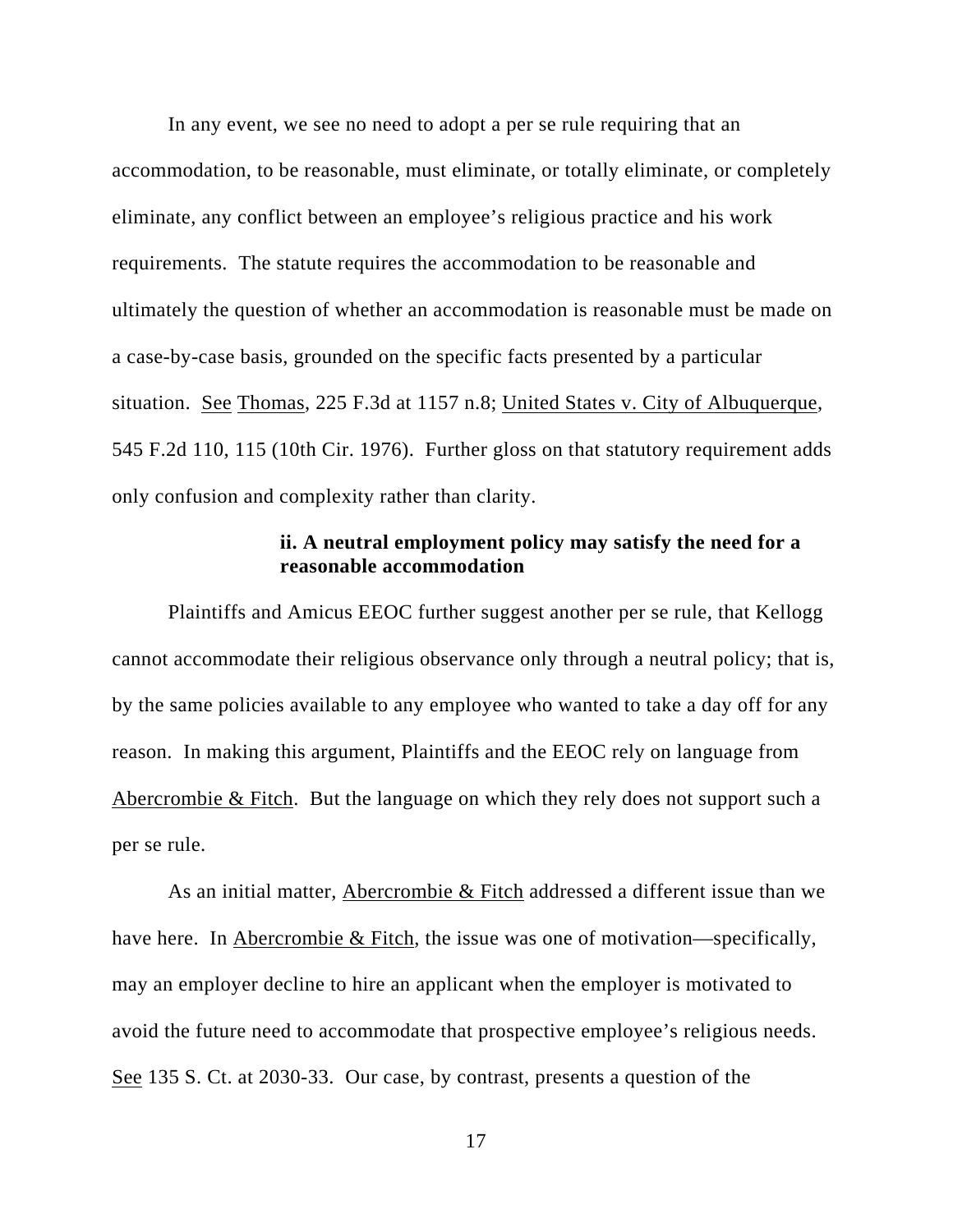effectiveness of the accommodation presented by the employer. It is readily apparent that those are two different inquiries.

The EEOC and Plaintiffs focus on the following language from Abercrombie & Fitch: After noting that, under Title VII, "religious practice is one of the protected characteristics that cannot be afforded disparate treatment and must be

accommodated," the Supreme Court stated

Nor does the statute limit disparate-treatment claims to only those employer policies that treat religious practices less favorably than similar secular practices. Abercrombie's argument that a neutral policy cannot constitute "intentional discrimination" may make sense in other contexts. But Title VII does not demand mere neutrality with regard to religious practices—that they be treated no worse than other practices. Rather, it gives them favored treatment, affirmatively obligating employers not "to fail or refuse to hire or discharge any individual ... because of such individual's" "religious observance and practice." An employer is surely entitled to have, for example, a no-headwear policy as an ordinary matter. But when an applicant requires an accommodation as an "aspectered of religious  $\ldots$  practice," it is no response that the subsequent "fail[ure] . . . to hire" was due to an otherwise-neutral policy. Title VII requires otherwise-neutral policies to give way to the need for an accommodation.

Id. at 2034.

This is simply a summary that recognizes an employer cannot take refuge behind a neutral policy if something more is required reasonably to accommodate a religious need. An employer can, of course, meet its obligation to accommodate its employees' religious practice by using a neutral policy, so long as that policy reasonably accommodates the employee's religious needs. Nothing in Title VII requires the accommodation uniquely to target a religious concern. See City of Albuquerque, 545 F.2d at 113-14 (upholding district court's factual finding that fire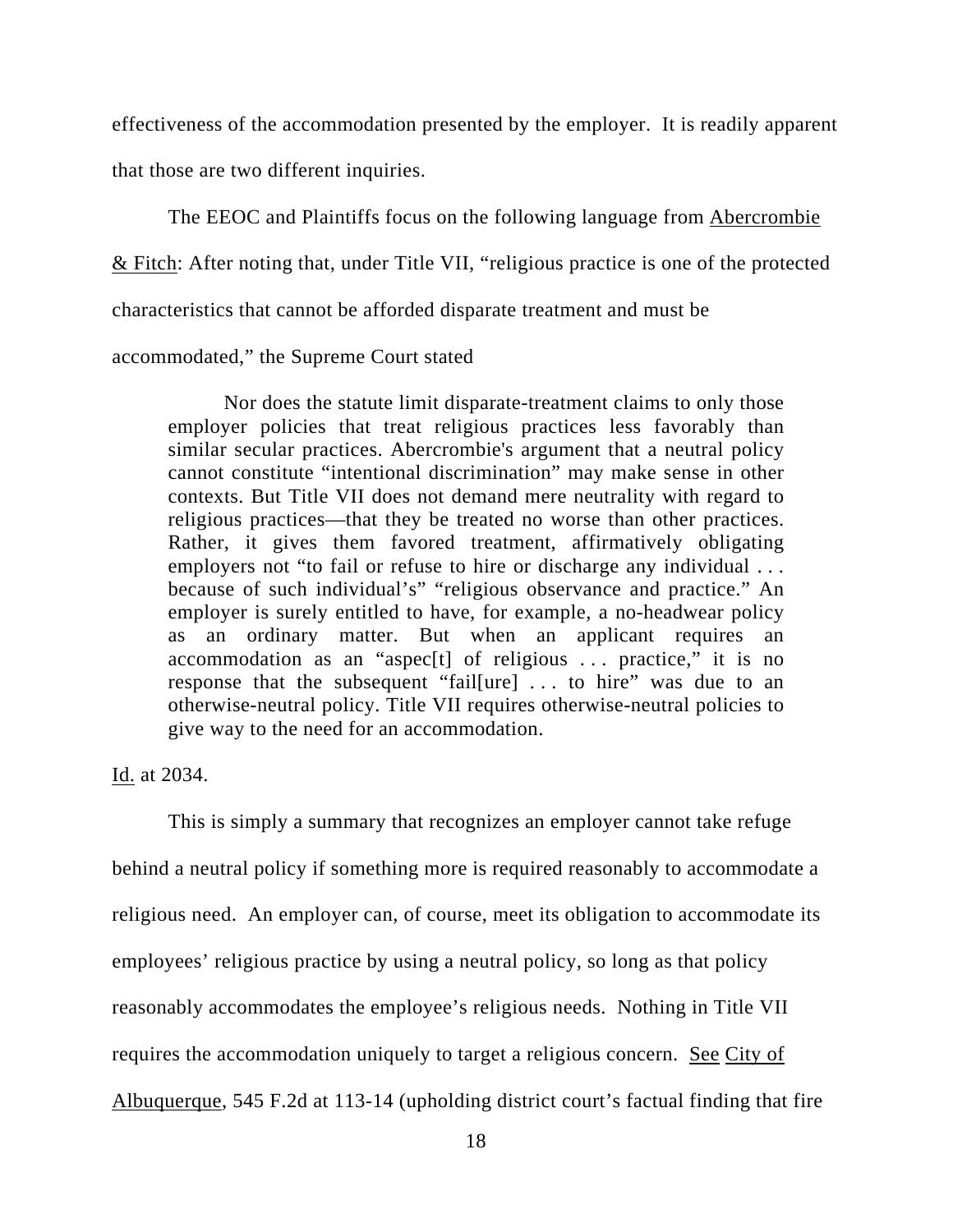department's "fairly liberal time off policy," which was available to any employee, reasonably accommodated fire fighter's weekly Sabbath observance). But, on the other hand, if a general policy does not amount to a reasonable accommodation of the employee's religious needs, then merely having a neutral employment policy will not absolve the employer of its Title VII obligation reasonably to accommodate its employee's religious practices (short of an undue hardship). See Barnett, 535 U.S. at 397-98 (addressing reasonable accommodation under the ADA). "Were that not so, the 'reasonable accommodation' [requirement] could not accomplish its intended objective." Id.; see also Abercrombie & Fitch, 135 S. Ct. at 2034 ("Title VII requires otherwise-neutral policies to give way to the need for an accommodation.").

#### **2. Applying this relevant law to this case**

We turn, then, to the specific circumstances at issue here, asking, as Title VII directs, whether Kellogg reasonably accommodated Plaintiffs' conflict between observing the Sabbath and their work schedules. Kellogg sought to accommodate Plaintiffs' Sabbath observance through a combination of allowing them to use their vacation and other paid time off, as well as permitting Plaintiffs to swap shifts with other employees. Such a combination might, under the facts of a particular case, reasonably accommodate an employee's Sabbath observance. See Thomas, 225 F.3d at 1156-57; City of Albuquerque, 545 F.2d at 113-14. But whether an accommodation is reasonable in a given circumstance is ordinarily a question of fact to be decided by the fact finder. See City of Albuquerque, 545 F.2d at 114-15;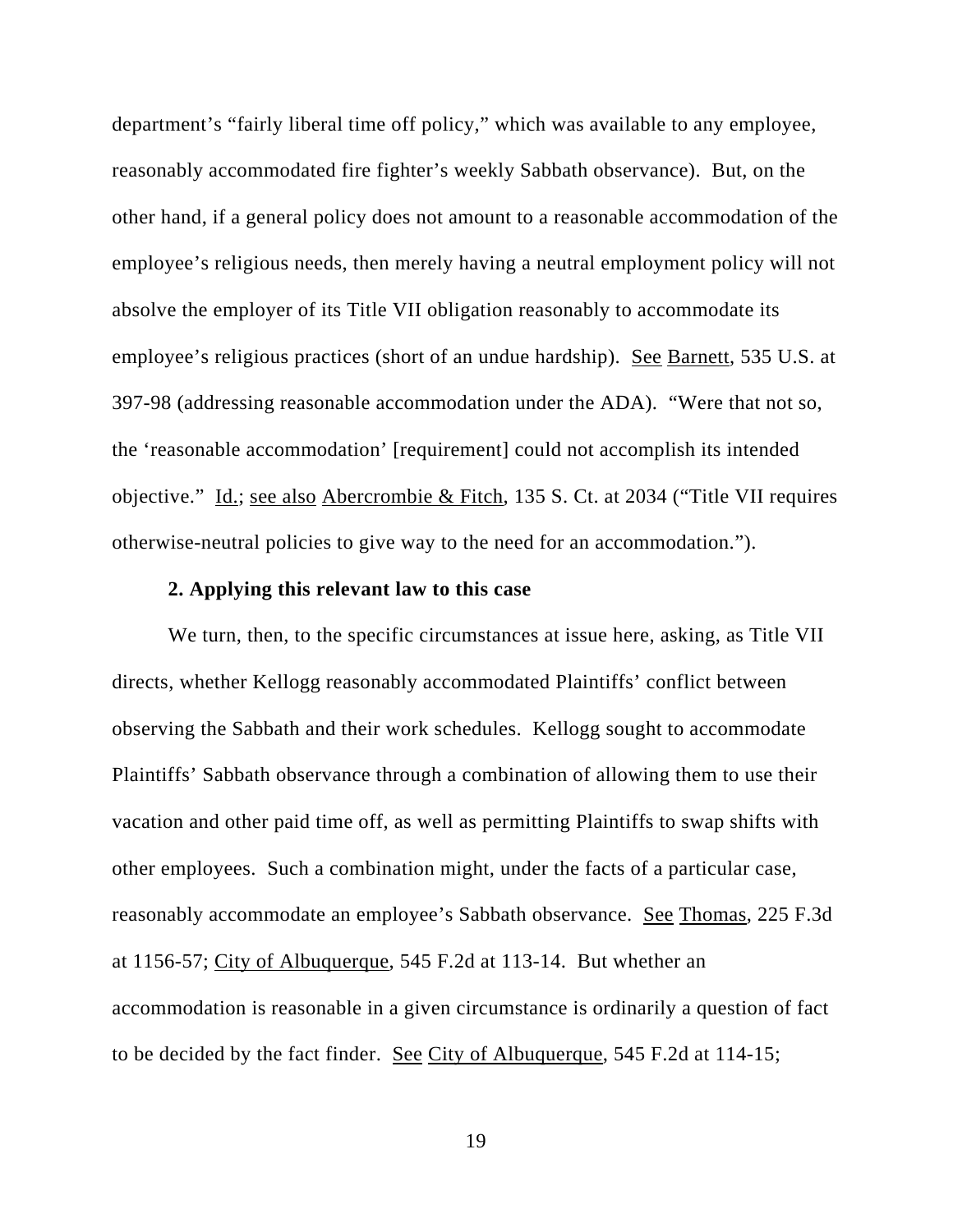Williams v. S. Union Gas Co., 529 F.2d 483, 488 (10th Cir. 1976). That is the case here. $^{11}$ 

 Subject to a reasonableness analysis, an employee may be required to use vacation or other paid time off to avoid conflict with religious obligations. See City of Albuquerque, 545 F.2d at 113-14 (10th Cir.). Here, however, even if Plaintiffs used all of their vacation and other paid time off, that would still have been insufficient to avoid working some scheduled Saturdays, even when considered along with accruing disciplinary points short of termination. Kellogg, of course, also permitted Plaintiffs to swap shifts with others to avoid working their Sabbath. The reasonableness of the shift-swapping accommodation, however, as well as the reasonableness of the combination of taking paid time off and swapping shifts, are critical disputed issues of material fact in this case that a jury must resolve.

 $11$  Based on this Court's earlier decisions in City of Albuquerque and Thomas, Kellogg incorrectly asserts a per se rule that the accommodations it offered Plaintiffs are reasonable as a matter of law. In City of Albuquerque, however, this Court upheld the district court's factual finding, made after a trial, that the fire department reasonably accommodated its employee's Sabbath observance. 545 F.2d at 111, 113- 14. In Thomas, this Court affirmed summary judgment for the employer (without requiring a trial) where the employer permitted the employee to use paid leave to avoid working on his Sabbath, would have approved voluntary shift swaps when the employee could arrange them, and unsuccessfully sought a waiver from the union to change his schedule. 225 F.3d at 1156. In Thomas, however, it was undisputed that the additional accommodations the employee suggested that would enable him to avoid having to work any Sabbath would have violated an agreement between the union and the employer. See id. at 1156-57. And Title VII's requirement that an employer reasonably accommodate an employee's religious practices does not obligate the employer to violate a collective bargaining agreement. See TWA, 432 U.S. at 83 n.14. Here, by contrast, there is no collective bargaining agreement that restricts the accommodations Kellogg can offer.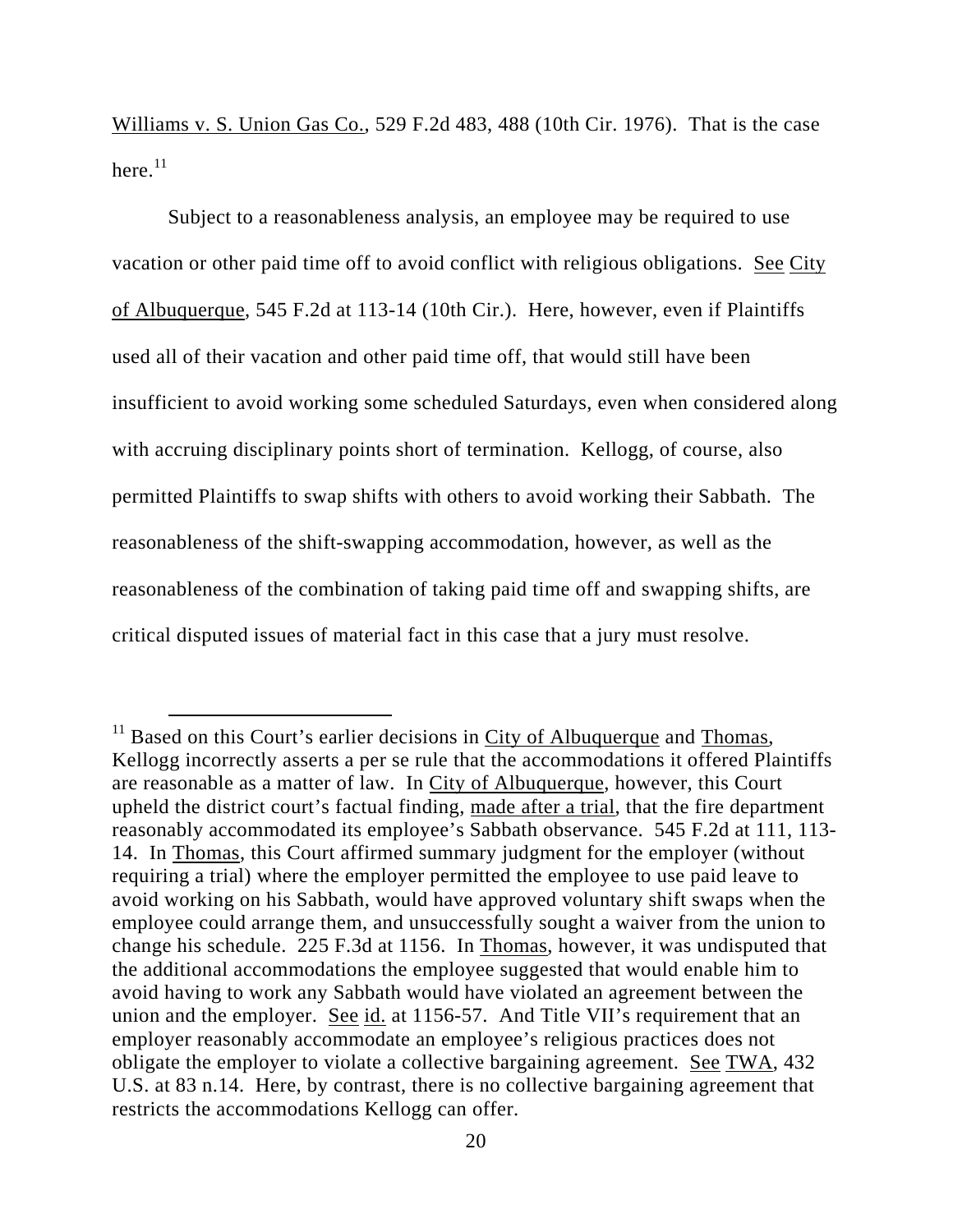Those disputes are, in part, informed by the disputed facts surrounding the difficulty Plaintiffs had in arranging voluntary swaps with other, qualified employees in the context of Kellogg's "continuous crewing" employment practice. See McGuire v. Gen. Motors Corp., 956 F.2d 607, 608-10 (6th Cir. 1992) (reversing summary judgment and remanding for trial on question of whether employer's accommodation, that permitted employee to swap shifts in order to avoid working on his Sabbath, was reasonable in light of demonstrated difficulty employee had in arranging such voluntary shift swaps).

There is evidence indicating that the universe of qualified employees with whom each Plaintiff could swap shifts was quite limited. Plaintiffs could not swap shifts with anyone on Shift C. Kellogg's management further acknowledged it would have been "challenging" for Plaintiffs to swap with anyone on the other night shift, D Shift. (Aplt. App. 971.) (In fact, Tabura testified that his supervisor told Tabura that he could not swap with D Shift workers.) That left B Shift.

Tabura went to the plant during B Shift and sought to trade shifts with those workers and further asked Shift B supervisors if they knew of any employees who might be willing to swap shifts. But there were only approximately twelve to fifteen processing employees, like Tabura, on a shift. Furthermore, processing workers were not trained and qualified to perform all processing jobs. To become qualified to perform a particular job, an employee had to apply, be selected, and then study and train for two to four weeks before passing a test. Tabura identified three qualified spice room technicians that he asked to trade shifts; they each usually declined.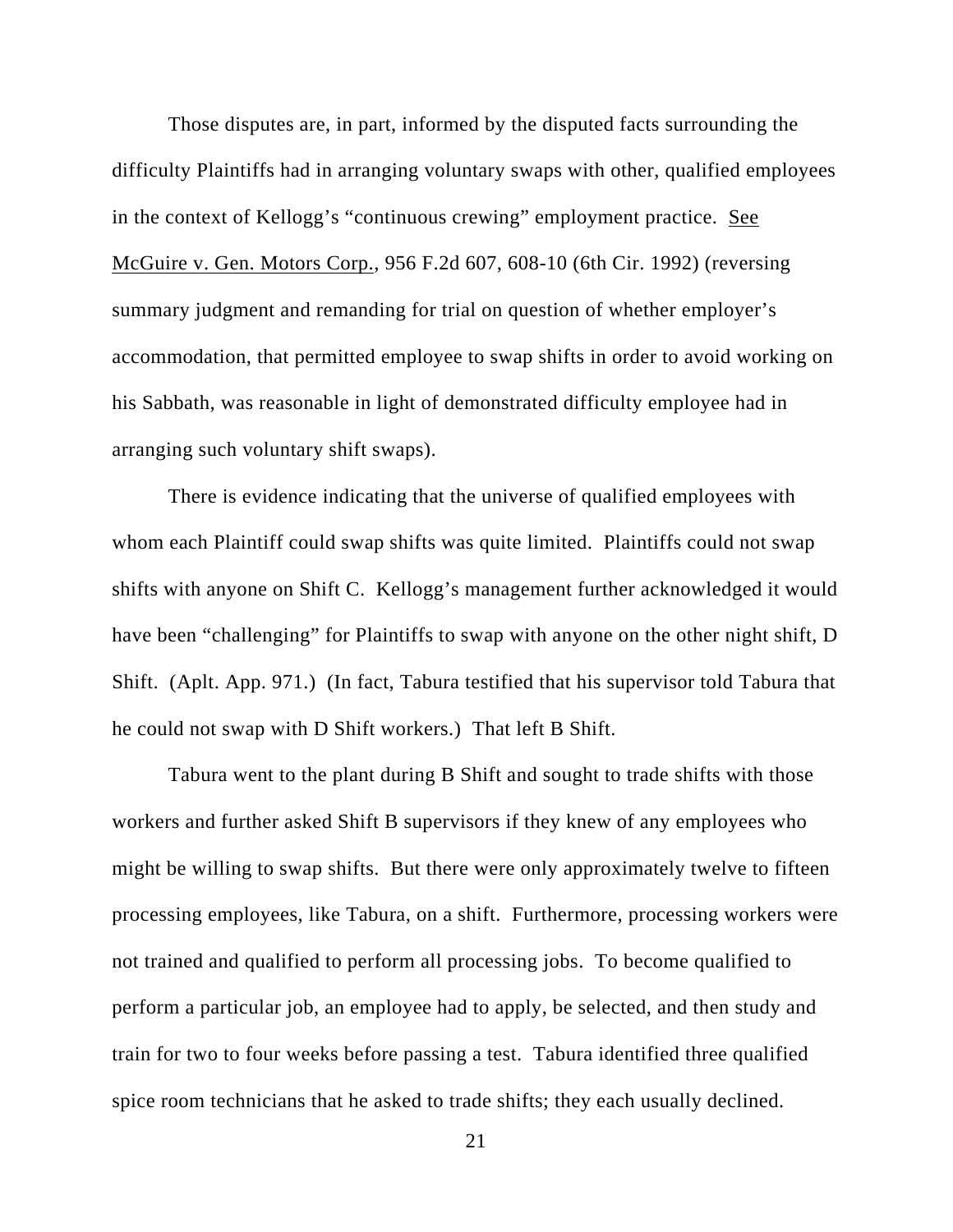Tabura was able to arrange a total of three swaps, but it turned out he was unable to do the jobs of two of those three swapping employees.

As for Diaz, there were similarly only about twelve to fifteen packaging employees like her on a shift. Those employees, too, had to be trained and certified for their particular jobs and were not cross-trained on every packaging job. Diaz testified that she knew of four employees who were qualified to do her job, but only two were on shifts other than hers. As soon as Kellogg announced it was going to go to "continuous crewing," Diaz arranged to swap shifts with one of those four qualified employees—the Shift B employee who observed the Sabbath on Sundays until that employee left the company. Other than those swaps, however, Diaz was only able to arrange for another worker to cover one other Saturday for her.

There is also disputed evidence as to how helpful Kellogg was in facilitating these swap arrangements. For example, Plaintiffs' immediate supervisor Dean Shirra indicated that he gave Tabura several names of employees Tabura could speak with about trading shifts, but Shirra did not recall when he gave Tabura those names or how many names he gave Tabura. Moreover, Tabura testified that he had already asked all of the people Shirra listed as possible swaps, without success, and when he explained that to Shirra, the supervisor offered no further help. Diaz, too, testified that the only name Shirra gave her to ask about swapping shifts was someone she had already asked.

Although, under the undisputed facts presented in Thomas, we rejected the argument that the employer in that case "should have provided more active assistance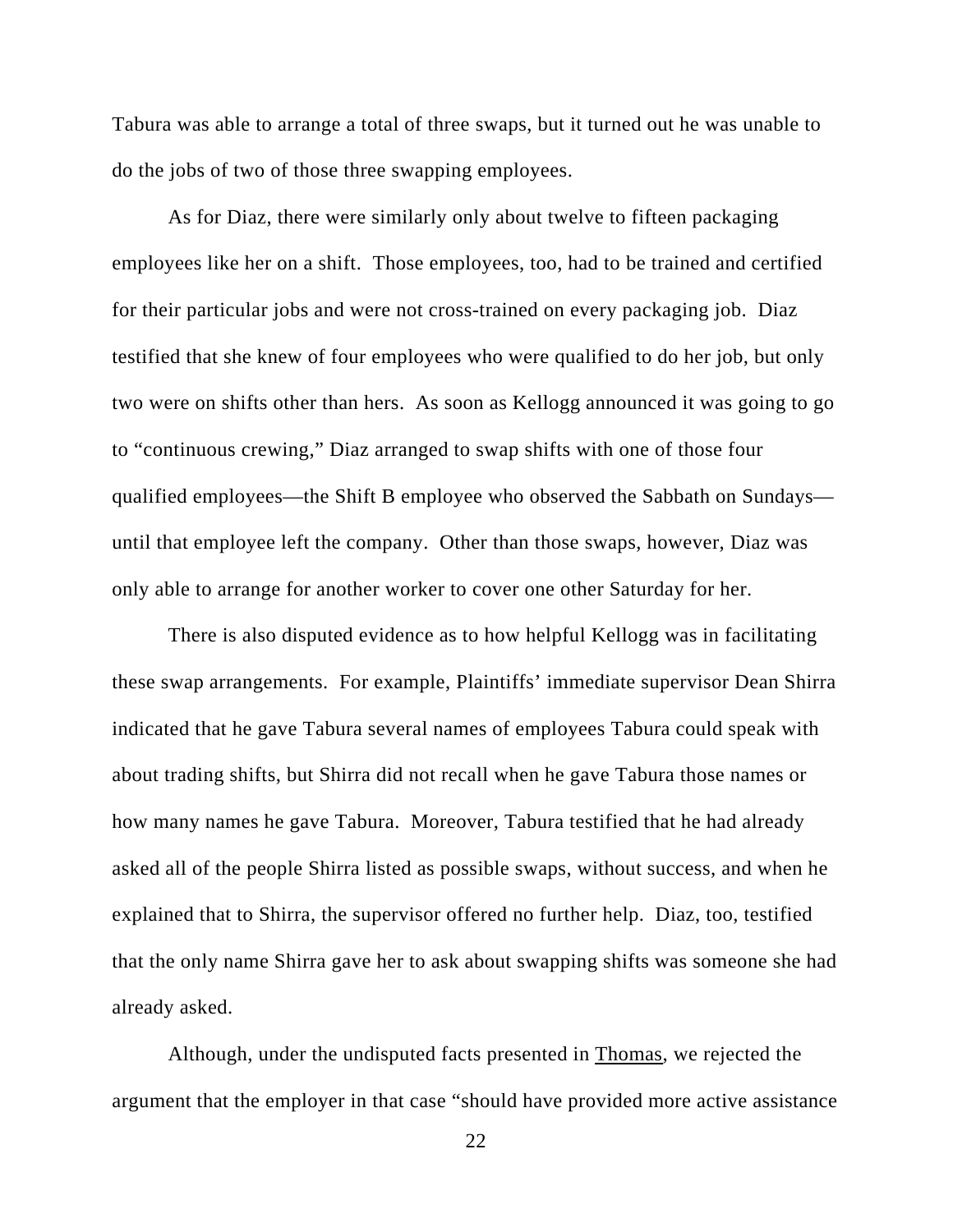in helping [the employee] locate a 'voluntary permanent swap' for Saturdays," we also recognized that there may be facts present in a given case that could "require an employer to take a more active role in securing a voluntary swap for the employee." 225 F.3d at 1156-57 & 1157 n.8. On the record here, we think a jury could find that, in light of the difficulties Plaintiffs had in arranging shift swaps in this case, Kellogg had to take a more active role in helping arrange swaps in order for that to be a reasonable accommodation of Plaintiffs' Sabbath observance.

Of course, an employee has a duty to cooperate with his employer's attempts to accommodate the employee's religious practices. See Toledo v. Nobel-Sysco, Inc., 892 F.2d 1481, 1488 (10th Cir. 1989) (citing Ansonia, 479 U.S. at 69); see also Lee 22 F.3d at 1022. As to that question, too, there remain genuinely disputed issues of material fact. Kellogg contends, for example, that Plaintiffs really made no effort to use the accommodations Kellogg offered them. But Plaintiffs provided evidence that they did make some attempts, for example, to seek out approvable shift swaps. A jury will have to decide to what extent Plaintiffs attempted to use the accommodations Kellogg provided and whether any such efforts satisfied Plaintiffs' reasonable duty to cooperate. See Beadle v. Hillsborough Cnty. Sheriff's Dep't, 29 F.3d 589, 593 (11th Cir. 1994) (upholding factual finding, after trial, that the employee "failed to take full advantage" of the shift-swapping accommodation offered by the employer); Brener, 671 F.2d at 143, 145 (5th Cir.) (upholding trial court's factual finding that employee "made only haphazard efforts to arrange schedule trades," which was one of the accommodations the employer provided to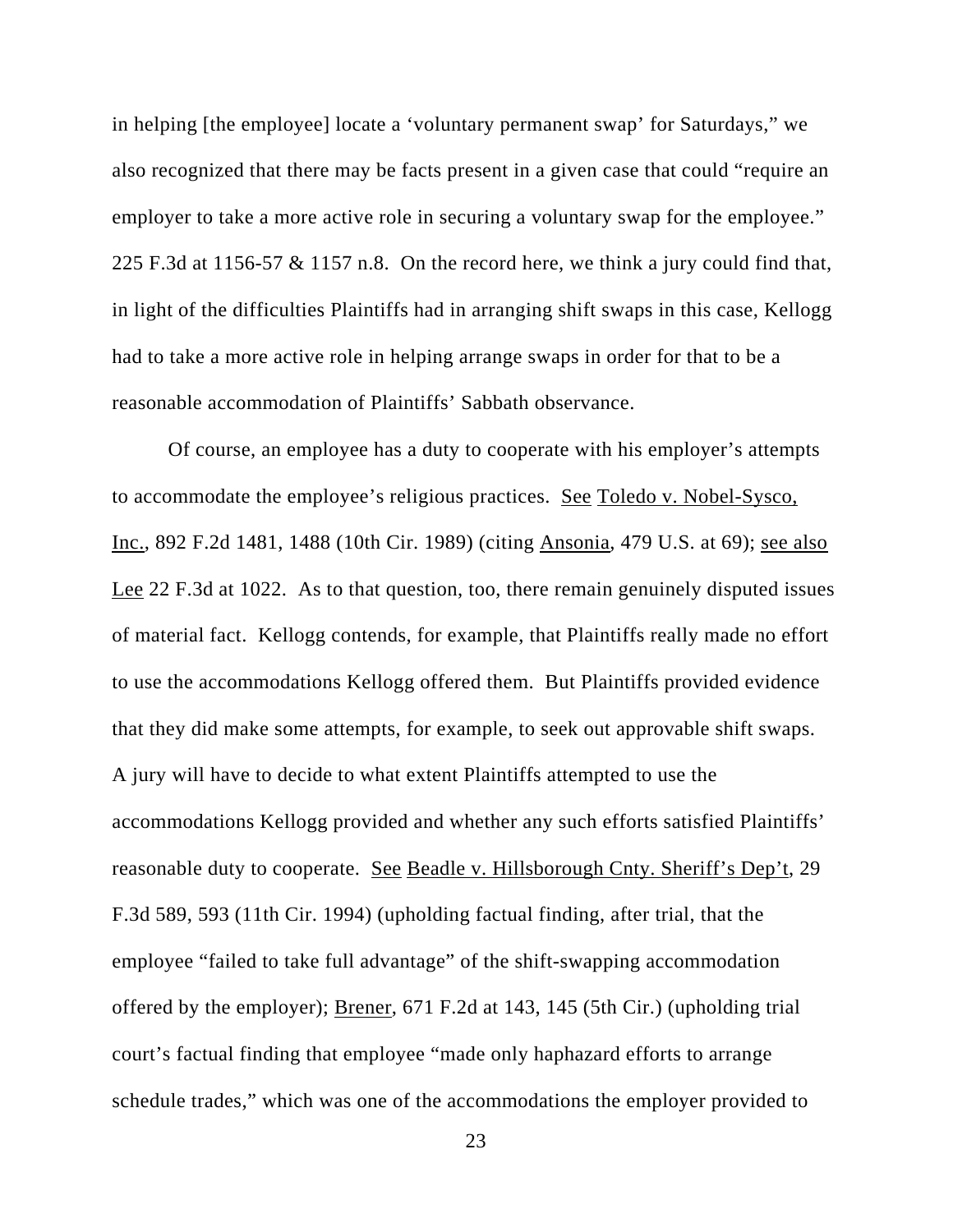permit the employee to observe his Sabbath and religious holy days); McGuire, 956 F.2d at 610 (6th Cir.) (reversing summary judgment for employer and remanding for trial in part on disputed fact question of whether employee failed to seek voluntary swaps, which were part of the accommodation his employer provided).

 The above recitation makes it clear that in this case there are a multitude of genuinely disputed material facts regarding whether Kellogg reasonably accommodated Plaintiffs' Sabbath observance.<sup>12</sup> In light of that, neither Kellogg nor Plaintiffs are entitled to summary judgment on this defense.

## **B. Undue hardship**

 Kellogg also pled the affirmative defense that any additional accommodation of Plaintiffs' Sabbath observance would cause undue hardship to Kellogg's business. The district court alternatively granted Kellogg summary judgment on that defense. An employer incurs an undue hardship if it must "bear more than a de minimis cost in order to give [an employee] Saturdays off" to observe his Sabbath. TWA, 432 U.S.

 $12$  There are many other factual discrepancies throughout the record that may also prove to be material. For example, although Kellogg asserts it accommodated Plaintiffs, in part, by letting them use vacation and other paid time off to avoid working Saturdays, Tabura testified in his deposition that his supervisor Shirra did not tell Tabura he could use vacation time until after Tabura had already accumulated ten disciplinary points for missing his Saturday shifts. And, according to Tabura, Supervisor Shirra never told Tabura he could also use sick time to avoid working on Saturdays, although there appears to be conflicting evidence on this point as well. Further, while there is evidence Plaintiffs informed Kellogg of their need for a religious accommodation, and Kellogg conceded as much for summary-judgment purposes, Plaintiffs' supervisor testified in his deposition that he was unaware that Tabura needed to avoid working Saturday shifts for religious reasons until Supervisor Shirra gave Tabura a verbal warning after he accumulated ten disciplinary points. Furthermore, Shirra testified he was never aware that Diaz needed to avoid working Saturdays for religious reasons.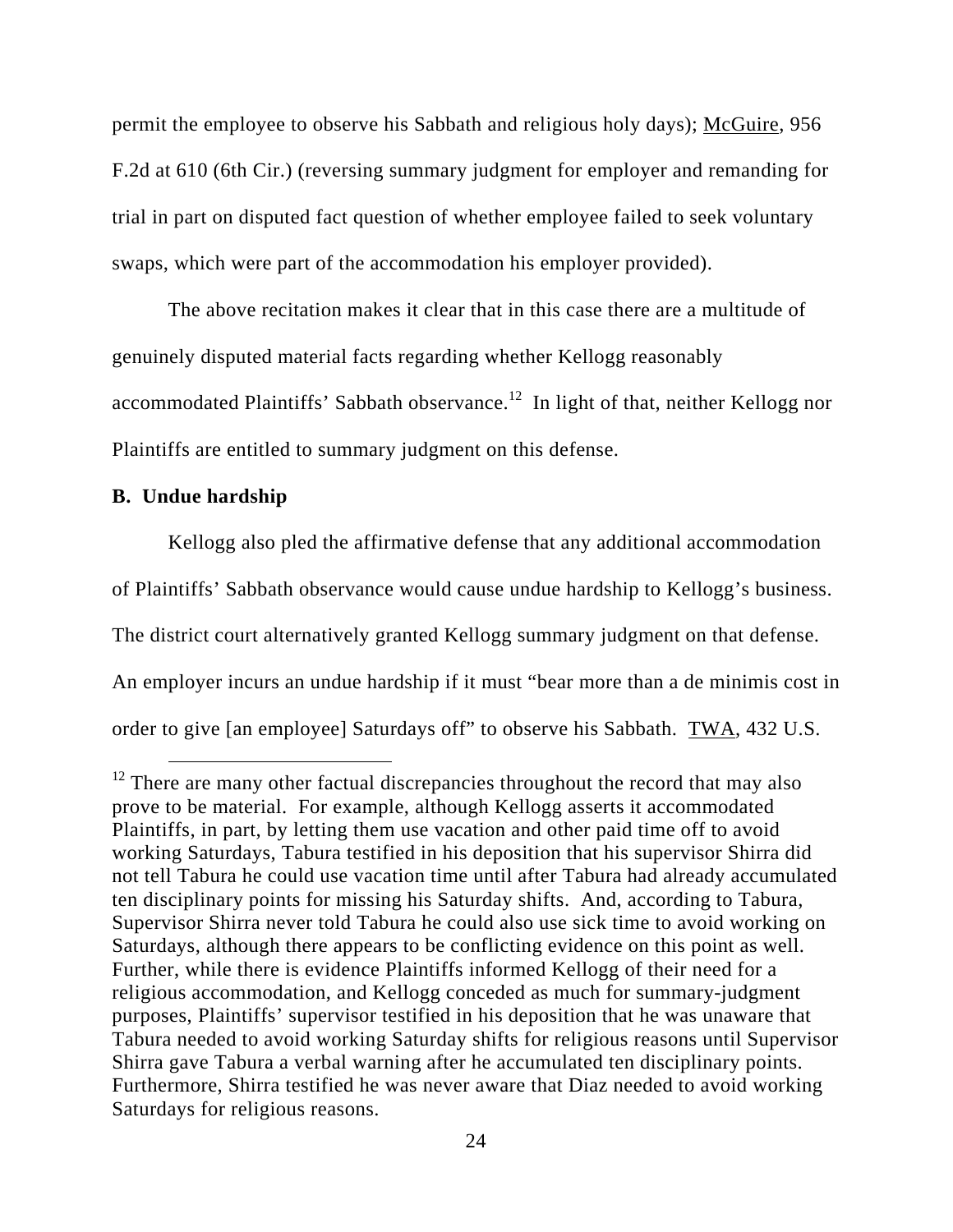at 84. "Any cost in efficiency or wage expenditure that is more than de minimis constitutes undue hardship. The cost of hiring an additional worker or the loss of production that results from not replacing a worker who is unavailable due to a religious conflict can amount to undue hardship." Lee, 22 F.3d at 1023 (internal quotation marks, citation omitted); see also TWA, 432 U.S. at 84. It is the employer's burden to show that it cannot offer a reasonable accommodation without undue hardship. See Thomas, 225 F.3d at 1156. Whether an employer will incur an undue hardship is a fact question, see Williams, 529 F.2d at 488, that turns on "the particular factual context of each case," Toledo, 892 F.2d at 1490 (internal quotation marks omitted).

Here, we have several concerns about upholding summary judgment for Kellogg on its undue-hardship defense. First and foremost, while Kellogg pled that affirmative defense, Kellogg did not move for summary judgment on it. Even so, the district court can grant summary judgment on that basis if the court first gives the parties "notice and a reasonable time to respond." Fed. R. Civ. P. 56(f)(2). But the court did not give notice in this case. The parties, therefore, were not on notice to put forth all of their evidence pertaining to Kellogg's undue-hardship defense. Plaintiffs, in moving for summary judgment, did address the undue-hardship question to some extent, proffering ways Kellogg might have accommodated them without apparent undue hardship. But they did so expressly in light of the fact that, at trial, it was Kellogg who would bear the burden of proving its undue-hardship defense. Kellogg, for its part, in opposing summary judgment for Plaintiffs, asserted only that "several